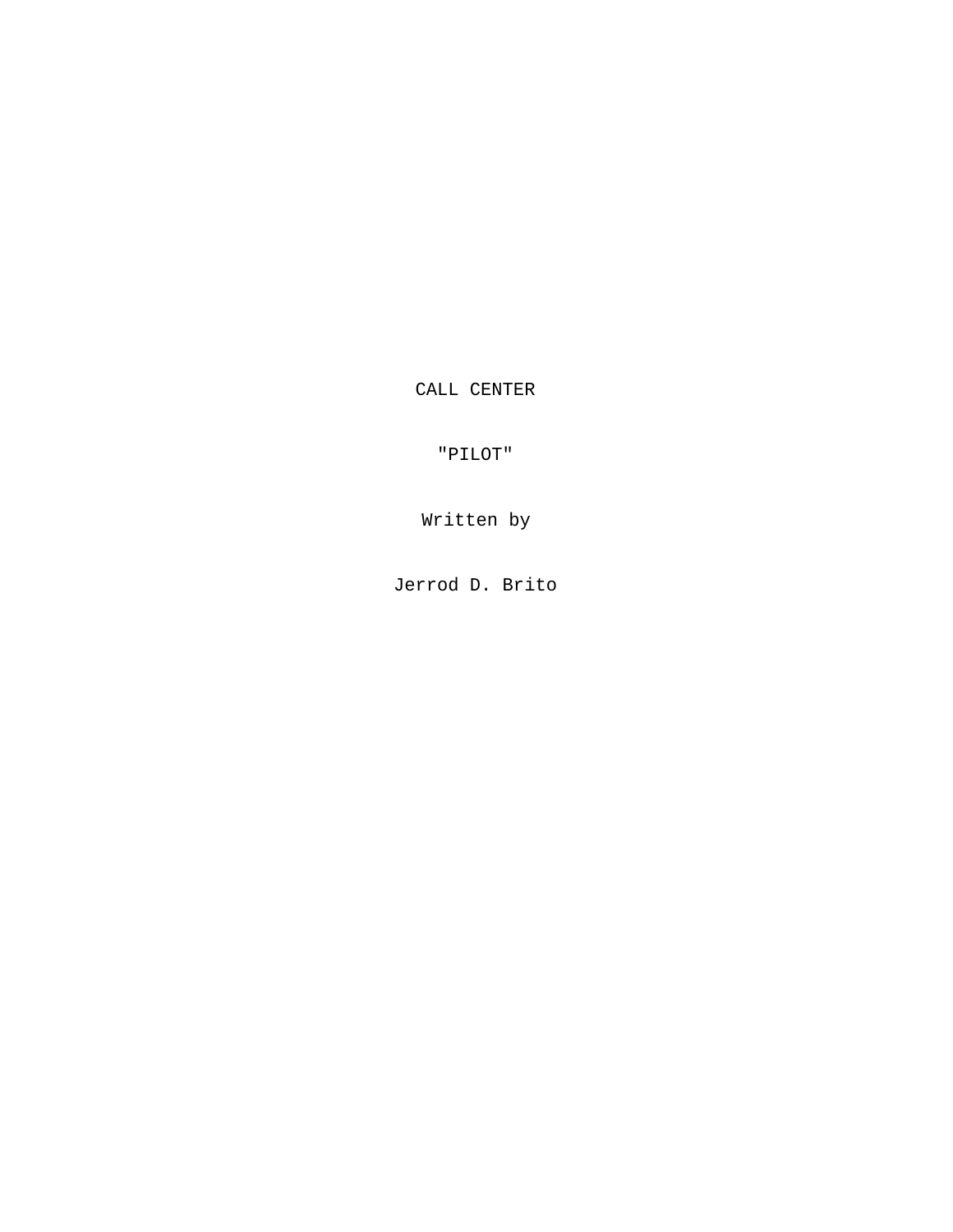## CALL CENTER

"PILOT" by Jerrod D. Brito

## **TEASER**

FADE IN:

INT. T.H.I.S. CALL CENTER - CUBE FLOOR - DAY

A line full of customer service reps work in a large cable/satellite call center. Dull colors. Bargain furniture. Claustrophobic cubicles.

AT THE TEAM C CUBICLES

we move down the line. Several agents make inaudible chatter with customers seeking support.

SUMMER GOLD (25) -- A cheerful, full figured Karate champion with a sexy voice, a cat obsession, and a heart to match her surname -- is one of them.

> SUMMER Thank you for clicking THIS! This is Summer. Who do I have the pleasure of speaking with?

IVAN BERG (51) -- Well spoken, eloquent, and with a full setup of customized office equipment: Raised keyboard, ergonomic seat cushion, specialty headset, ultra-bright magna-lamp and visor -- helps a customer.

IVAN

... You should see connectors with labels of red, green, and blue. But don't connect them yet!

DIEDRE KING (44) -- short-tempered daytime soap addict whose drama carries over to her shift. Knickknacks, lotion, and a Kleenex box clutter her desk.

> DIEDRE -- Sir! I would be happy -- Sir! (covering her mic and mouthing obscenities) Sir! I would be happy to restore your service, but I can't do that until you pay -- hey, ass hole!

SAMPSON KINNEY (48) fills out a crossword puzzle and ignores the beeping in his headset. He looks at his watch, winces, and returns to his puzzle. His eyes dart to the agent beside him...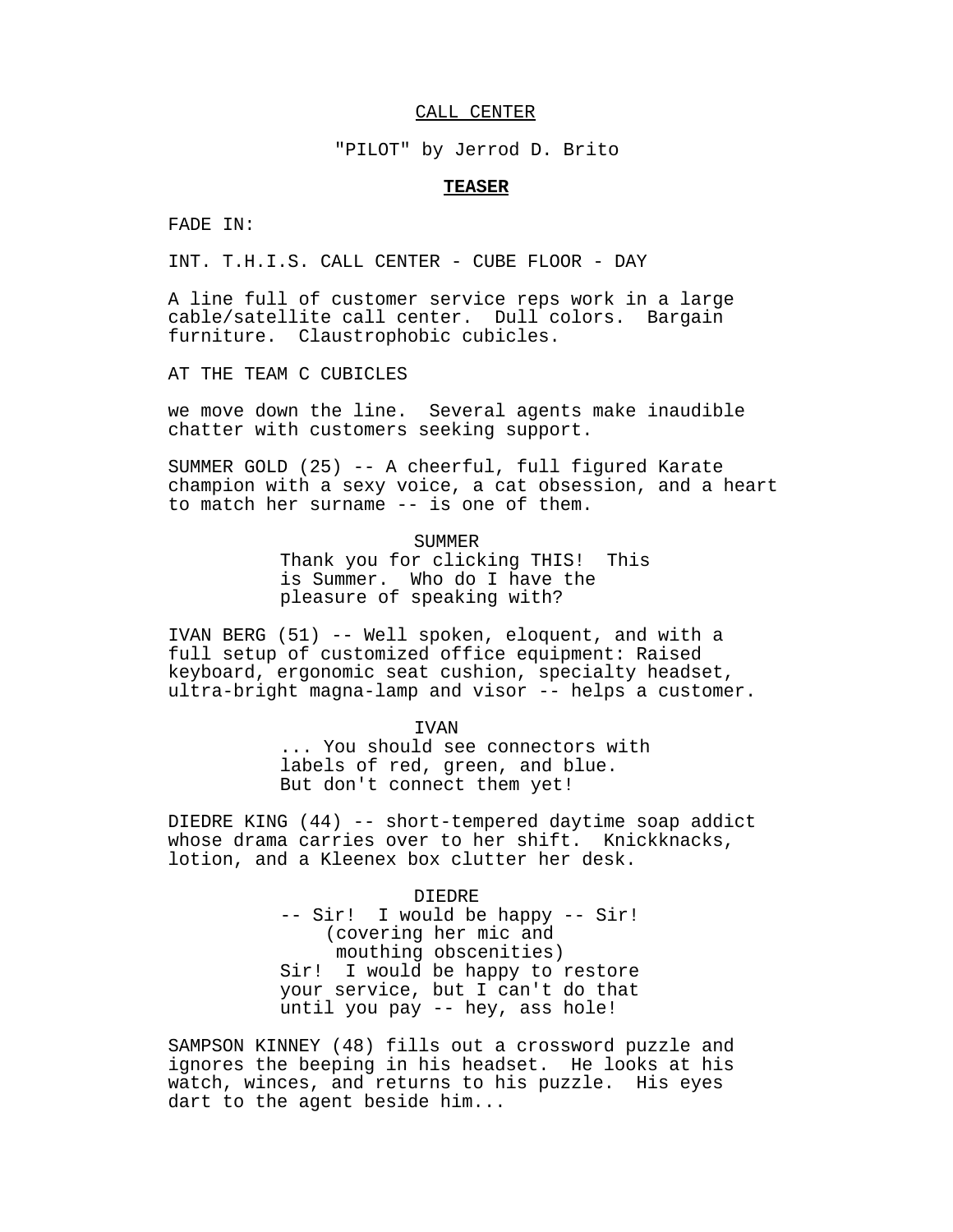An obnoxious PUNK (22), dressed in half-assed business casual, and with tattoos and facial piercings, argues with a customer. LADY (V.O.)

... I done told you already, my son ordered that movie and I want it taken off my bill!

PUNK (mocking, with air quotes) And I done told you already that you make this same call about twice a month, so I'm not gonna credit your account!

LADY (V.O.) This is bullshit! I want to speak to your supervisor.

PUNK

No.

LADY (V.O.) No? ... Did you just tell me no?

PUNK

Yeah. No.

LADY (V.O.) What do you mean, no? You get me a supervisor right the Hell now!

PUNK Lady. I'm going to level with you. This is my last day. I got a real job, so I really just don't give a shhh--

A hipster fan-boy manager, ZEKE BAGLEY (29), approaches the Punk, arms crossed.

PUNK

 $--It.$ 

CUT TO BLACK.

**END OF TEASER**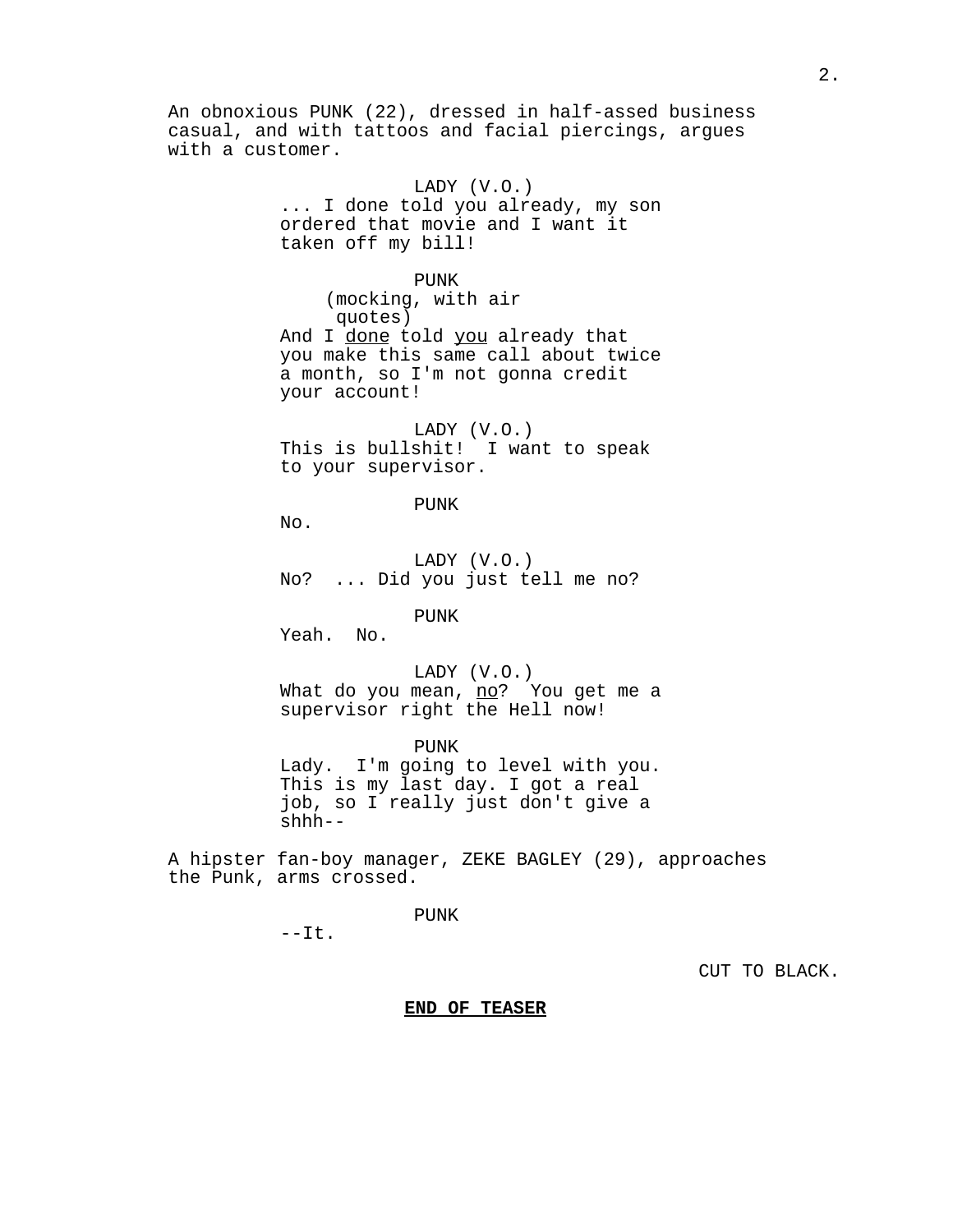## **ACT ONE**

SUPER: WEDNESDAY.

FADE IN:

ON A BOXY TV

A FAMILY sits on the sofa while EXCITING MUSIC PLAYS and a famous RAP STAR pops out of their flat screen.

> RAP STAR Welcome to THIS Network! The first television system to combine both satellite and cable technologies to make your favorite channels accessible to you twenty-four hours a day, all around the world!

The Rapper performs a short dance and tosses a remote control to the family.

> RAP STAR So get your feet up, fix yo'self a gin and juice and let's get this party started!

The company logo, including an alien with a rabbit ears antenna protruding from its head, fills the screen.

SUPER: T.H.I.S. (TECHNOLOGY for HOME INSTALLATION SERVICES NETWORK).

We pull back to reveal

INT. T.H.I.S. LOBBY - DAY

DANNY REYES (27) watches nervously. Average build, lip ring, earrings. He glances around the room -- high school graduates, senior citizens, and Danny hold resumes and paperwork.

The T.H.I.S. Network logo is on virtually everything in the room, including the outdated TV.

A smug-looking man exits the Human Resources office. Danny winces and turns away to avoid being seen.

The Punk is escorted past Danny to the door by Zeke and two security guards. Punk waves his middle fingers.

## PUNK

Good luck, bitches!

Danny frowns and checks his watch.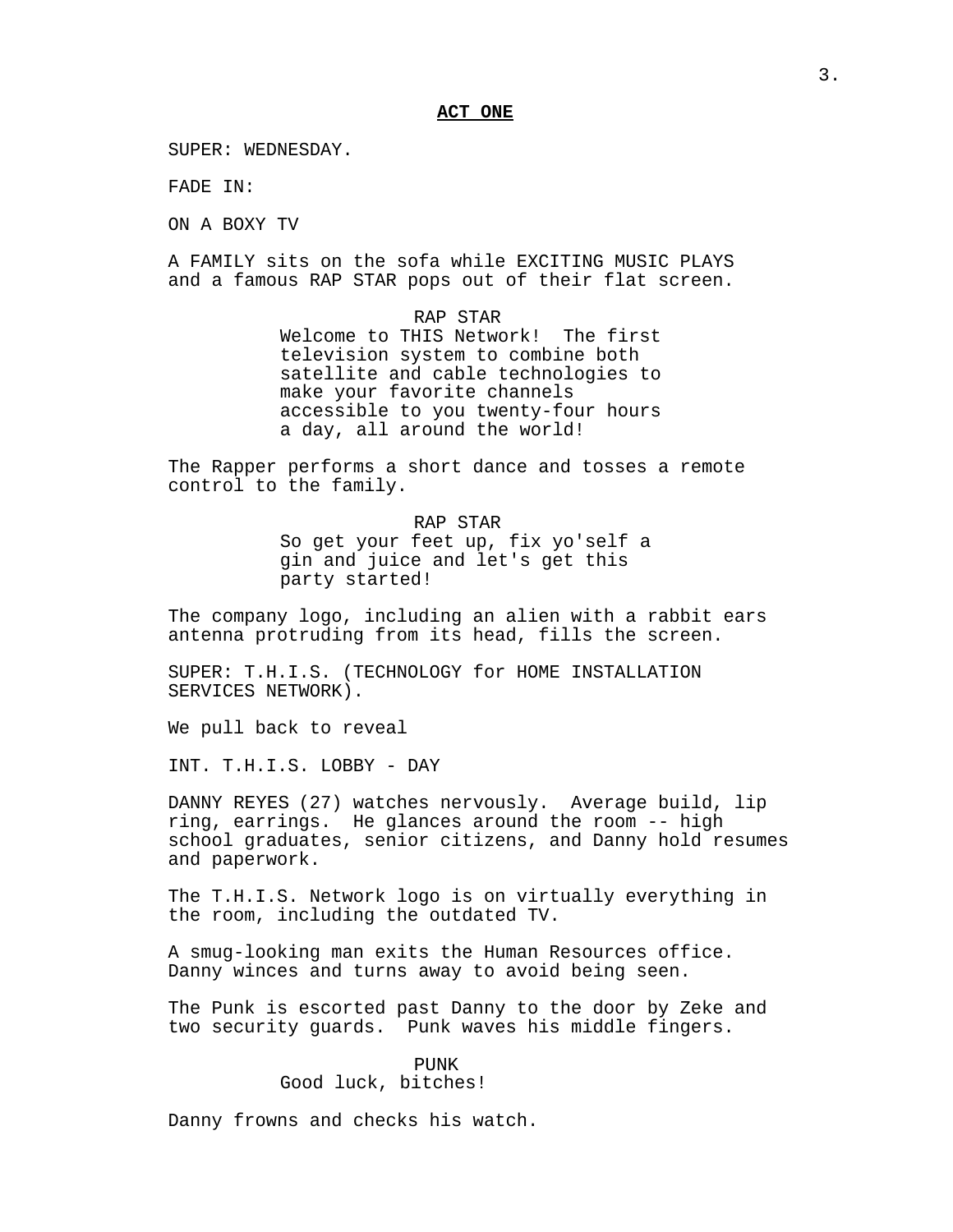INT. T.H.I.S. MEN'S ROOM - MOMENTS LATER

Danny approaches the urinal and unzips.

BRENT (O.S.) Danny? Danny Reyes.

Danny looks at the man beside him -- the smug-looking man from before -- and glares.

#### DANNY

Brent Jurgens.

BRENT JURGENS (28), an over-confident brown-noser with a mediocre physique, urinates beside him.

BRENT

That's crazy! I almost didn't recognize you, all dressed up like a real professional. (smug) Wow. What's it been? Six? Seven<br>years? Last I heard, you were in Last I heard, you were in California pretending to be an actor. And now, here you are. Back in Colorado at a call center job fair.

### DANNY

Seeing you standing here tells me you didn't make it very far yourself. I guess all those extra years of high school didn't pay off.

### BRENT

One extra year. But it was good for me. See, while you were off playing Peter Pan in La-La Land, the rest of us were here, growing up in the real world.

#### DANNY

And yet, here you are.

#### BRENT

That's right. You're here. I'm here. Life's just full of surprises, huh?

After the "pissing contest," Brent flushes and zips up.

#### BRENT

See you around, Danny boy.

Brent fixes loose strands of hair and exits.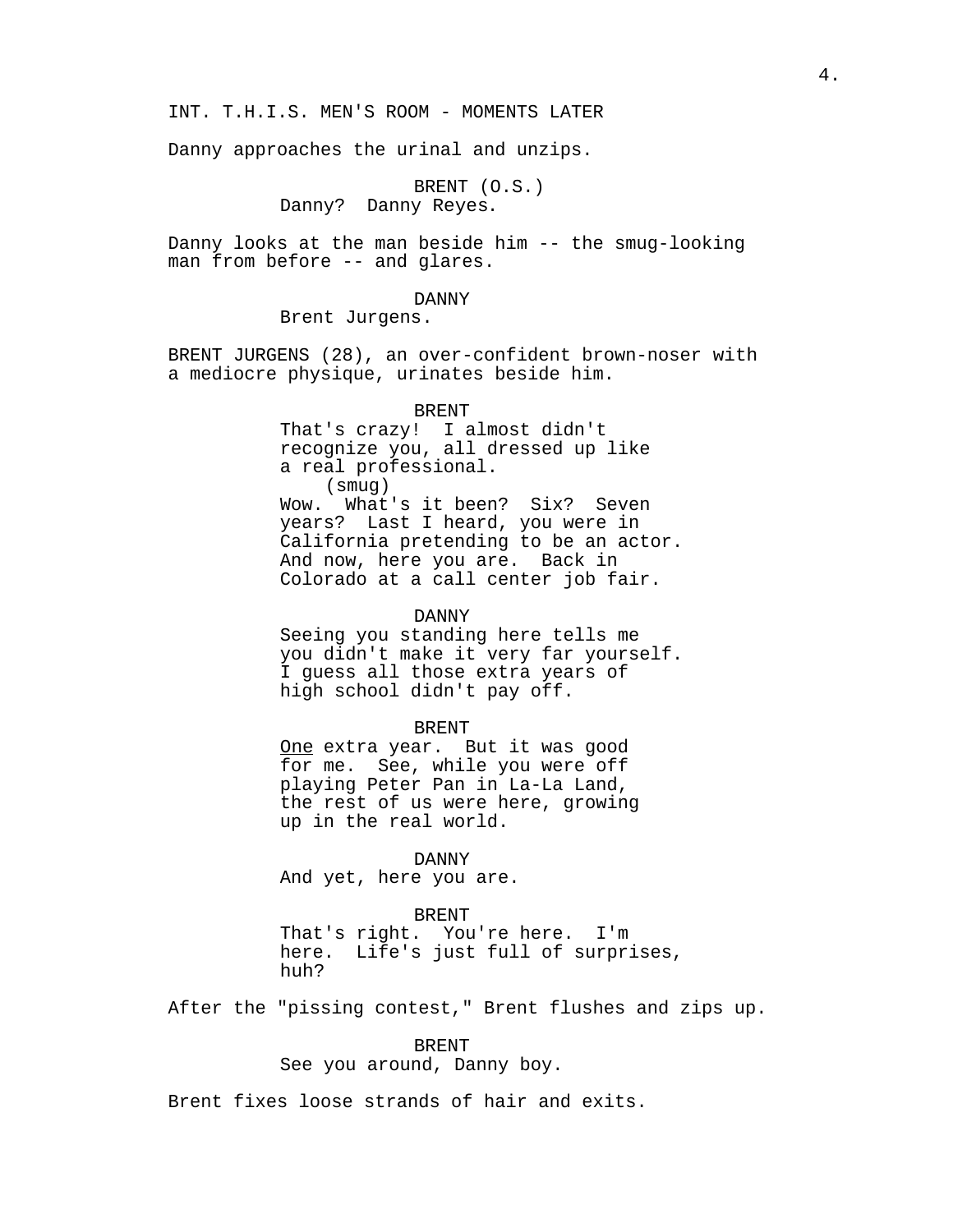Danny looks over his shoulder at the vacant sink, then the door.

#### DANNY

Gross.

Danny flushes and heads to the sink. After washing his hands, he eyes himself in the mirror with a disappointed stare, takes a deep breath, and removes his piercings.

INT. HUMAN RESOURCES - LATER

BECCA DUNCAN, 30, flips through Danny's application packet and obnoxiously sucks on a butterscotch candy.

Danny sits impatiently in the cramped office and observes her multiple candy dishes. Becca laughs.

> **BECCA** You worked at Blast Nightclub in Hollywood?

> > DANNY

Yeah. (clearing throat) Yes, ma'am.

**BECCA** My brother works there. Tony Duncan?

DANNY Yeah. I knew Tony. Great guy.

**BECCA** Small world. Why'd you leave?

DANNY New managers. I guess I didn't have the look they were going for.

Good thing this is a phone job, huh?

Crickets. Becca stops sucking and studies the paper.

## BECCA

Well, unfortunately you don't have a lot of job experience outside of the entertainment industry...

## DANNY

I know... but I was a bartender. And as a bartender, I dealt with lots of difficult people. Sometimes they were drunk, or high, or having sex in the bathroom...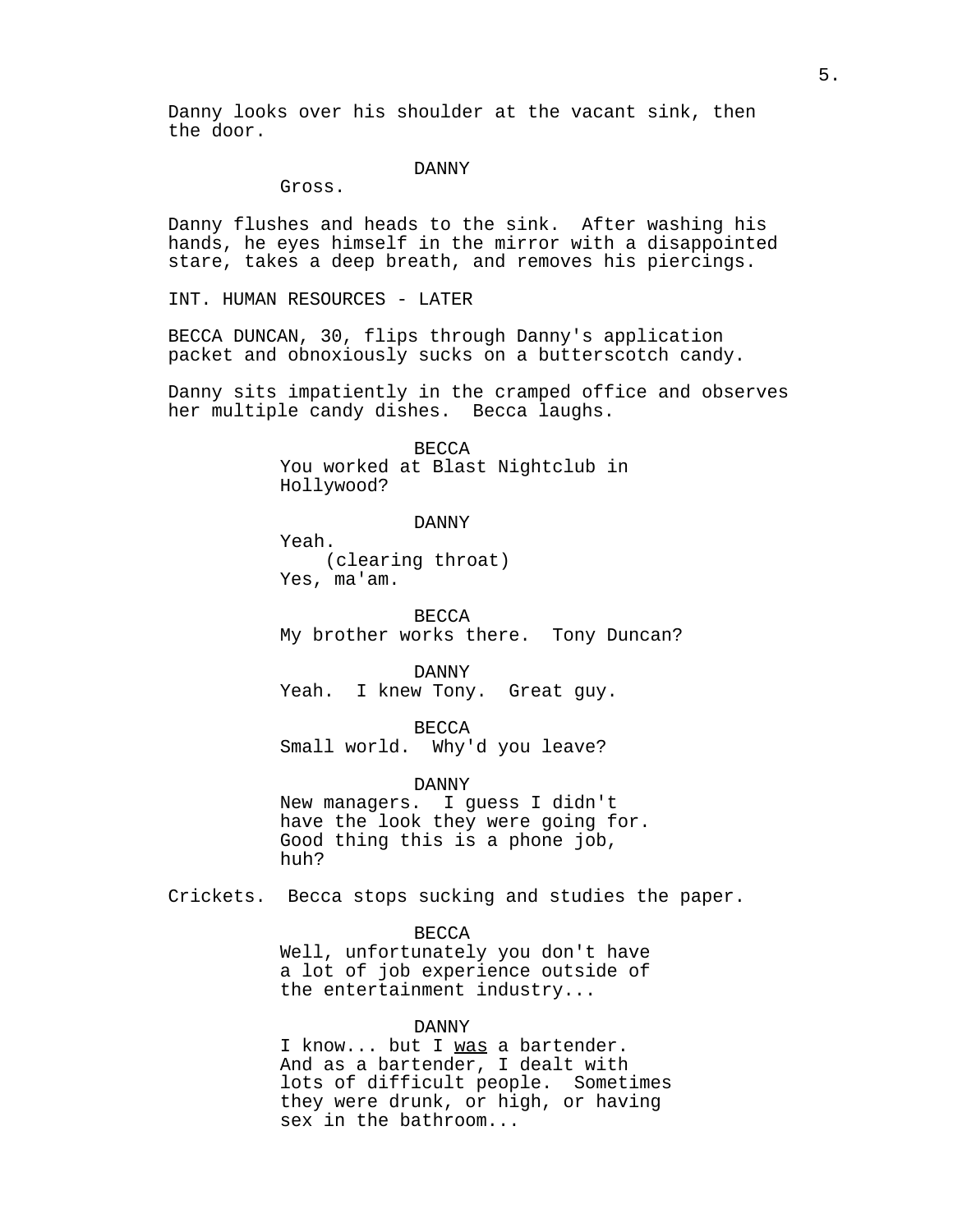Becca raises an eyebrow.

DANNY What I mean is, I have great people skills -- excluding this interview - and I think I'd be a really good fit here. Ask Tony?

Becca lowers her eyebrow and resumes sucking.

CUT TO BLACK.

SUPER: FRIDAY

FADE IN:

EXT. REYES RESIDENCE - MORNING

An average middle class house. Rusted Camaro on blocks in the driveway, a plumbing van, and a Jetta are parked out front. Pink flamingos and gnomes clutter the yard.

INT. REYES RESIDENCE - DANNY'S ROOM - CONTINUOUS

A curtain is yanked open, spilling light into a room full of Batman decorations and collectibles. A young man pounces on Danny, who sleeps in his own drool, and attacks him with a pillow.

> DOMINIC Get up! Get up! Get up! Get up!

Danny wakes to see his handsome, educated younger brother, DOMINIC (20), laughing at him.

> DOMINIC Ah, it never gets old.

Danny slurps drool and covers his head with the pillow.

### DANNY

What time is it.

#### DOMINIC

Eleven-thirty.

Danny pauses, removes the pillow, and furrows his brow at Dominic.

> DANNY What are you doing here?

DOMINIC Spring break. (MORE)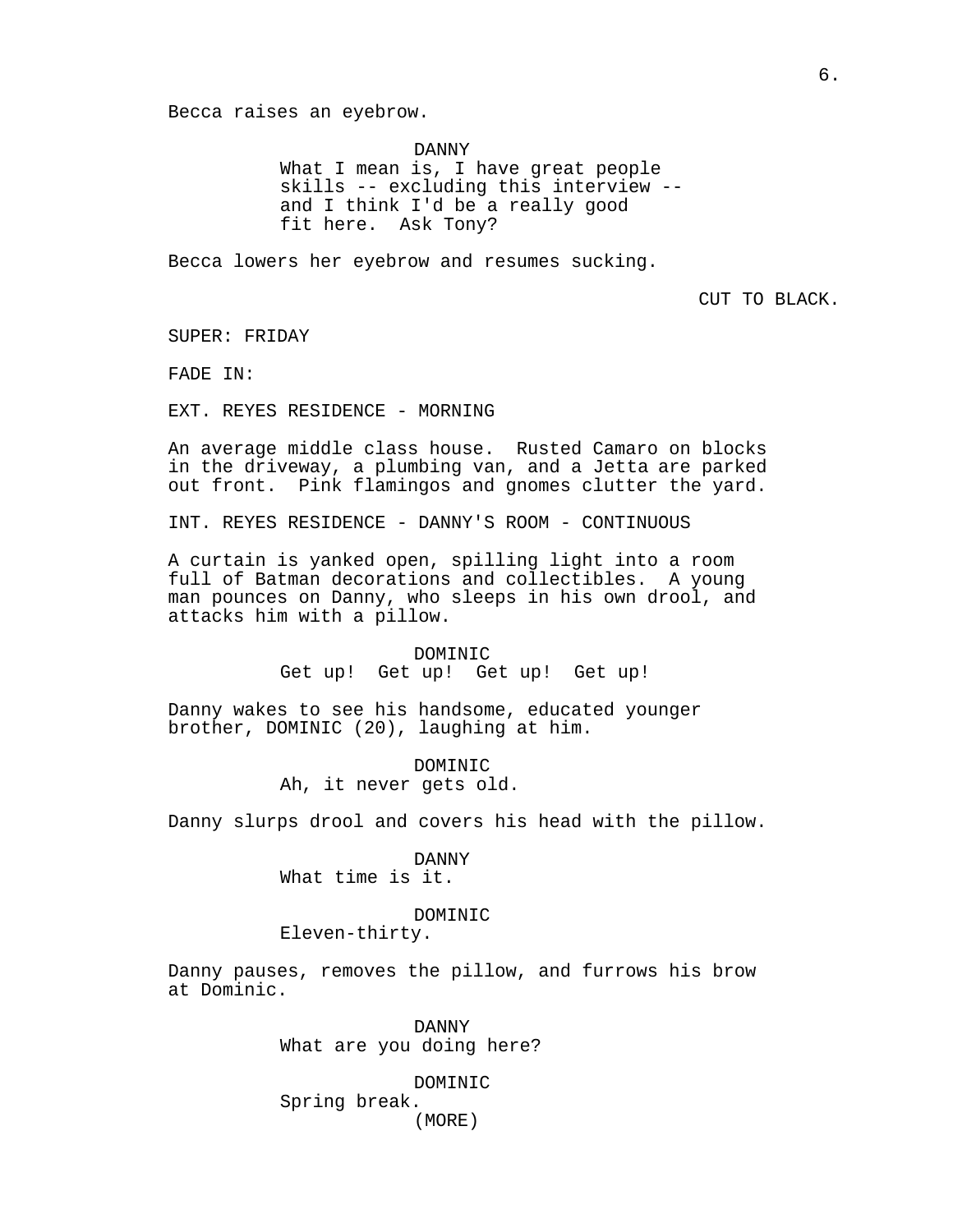DOMINIC (cont'd) Mom said I should come down for the week. But the real question is, what are you doing here?

DANNY Things didn't really work out in Cali.

DOMINIC After seven years? Nah. I think there's more to it than that.

Danny shakes his head. He opens his mouth to speak...

A KNOCK comes from the bedroom door.

Danny's Italian health-nut mother, SOPHIA (46), pokes her head in.

> SOPHIA Wakey-wakey, eggs and non-GMO turkey bakey.  $I$  --  $oh...$

Danny's crude-humored, Chicano father, MIGGY (48), passes by and gropes Sophia along the way.

> MIGGY Florecita, would you let that boy masturbate in peace?

SOPHIA Whoa! T-M-I. Well... finish up and come eat your breakfast.

She follows Miggy into the hallway.

DANNY (to his parents) I wasn't masturbating! (to Dominic) Tell 'em, Dom!

DOMINIC

(loud, for his parents) Danny! You shouldn't use the Batman socks for that! They're collectibles!

Dominic heads for the door.

DOMINIC

(still loud) I just wish you could find another way to deal with your stress!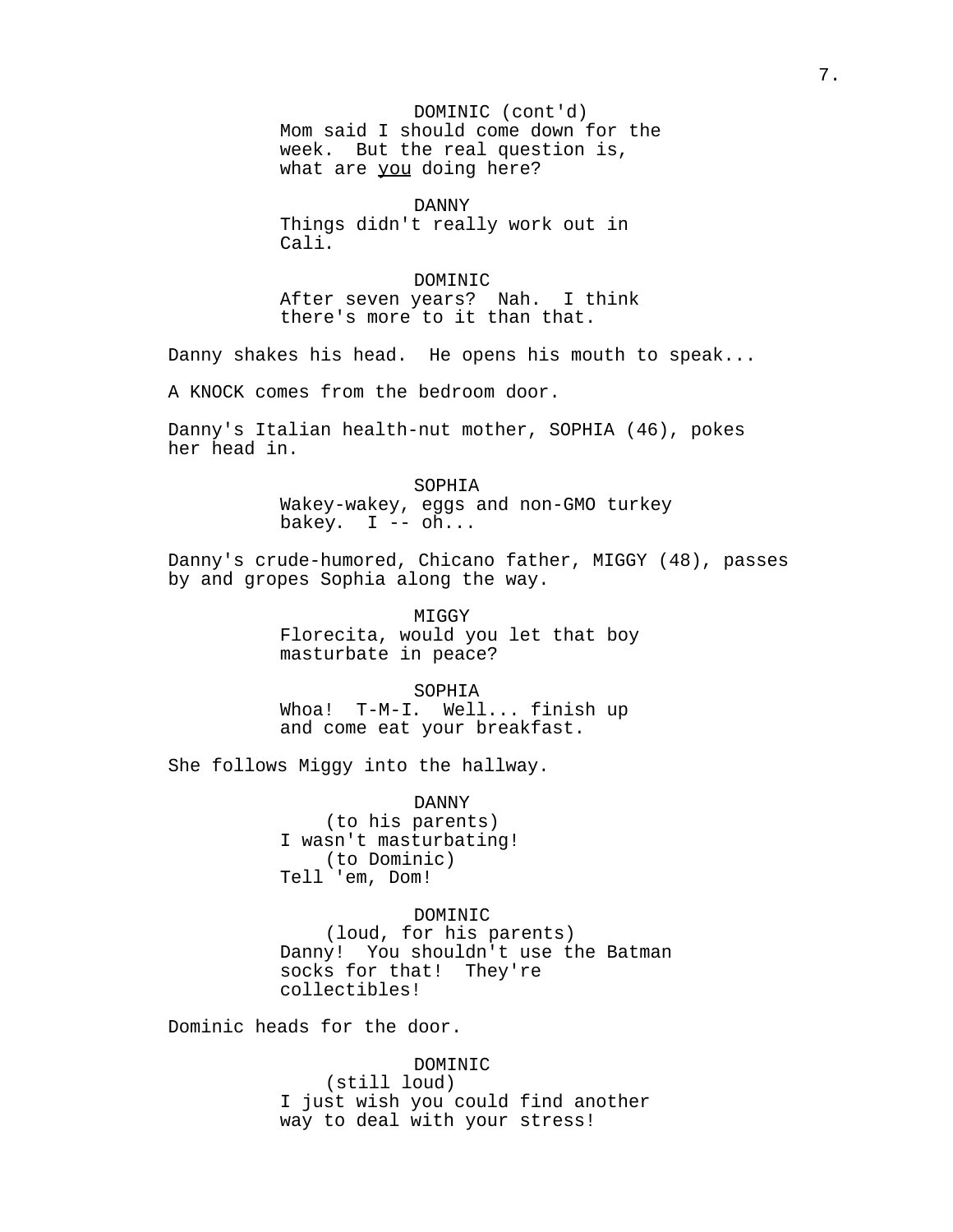Danny throws a pillow at the doorway as Dominic exits. He takes a deep breath and reaches for his cell phone. He punches a few buttons and listens to his voice-mail.

> PHONE VOICE (V.O.) You have three new messages. First message.

RECRUITER #1 (V.O.) This message is for Danny Reyes. Danny, this is Christie from Flo-Tex. Unfortunately, we have decided to go with another candidate--

Danny presses a button.

PHONE VOICE (V.O.) Deleted. Next message.

RECRUITER #2 (V.O.) Mr. Reyes, this is Zachary Rouseau calling from Kero-Tech. I just wanted to touch base with you about the mailroom job you applied for on the twentieth... It looks like that position has been filled--

Danny presses a button.

PHONE VOICE (V.O.) Deleted. Next message.

BECCA (V.O.) Hi, this message is for Danny Reyes. Danny, this is Becca Duncan from THIS Network. I am calling to offer you a job as a level one, customer service representative.

Danny's eyes widen.

### BECCA (V.O.)

Our next training sessions begin next week, and you are scheduled to report to Jamal on Monday at twothirty pm.

#### DANNY

Jamal?

INT. T.H.I.S. TRAINING ROOM - DAY

JAMAL (36), the no-nonsense, call center drill sergeant gives his perpetual stink-eye to the class.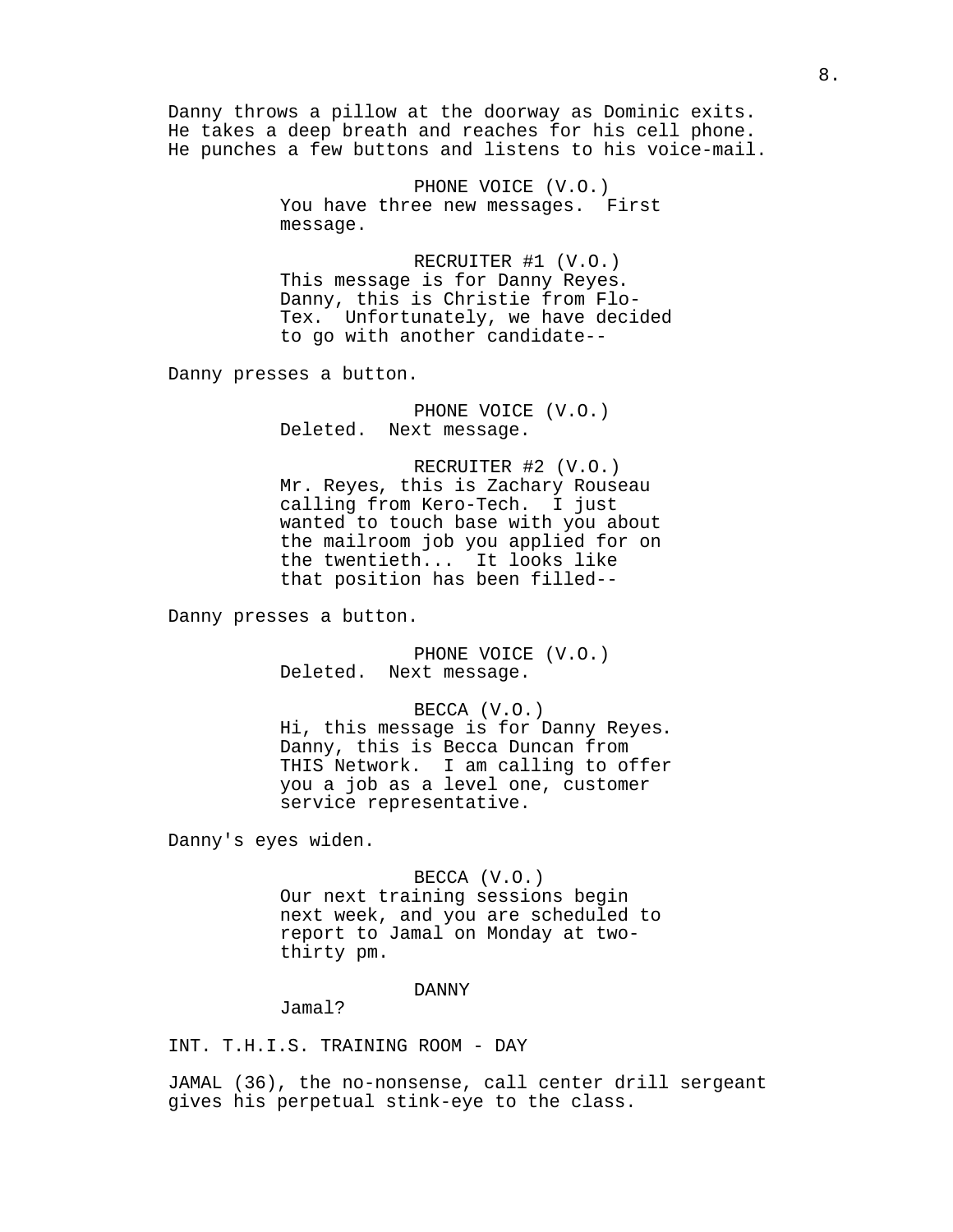Jamal.

CUT TO BLACK.

SUPER: MONDAY

FADE IN:

A classroom with tables bordered by computer stations surround the class of eleven and their instructor.

BRADLEY VALENTINE (18), a cocky, arrogant jock, enters, flips his mop of Justin Bieber-esque hair back, and takes a seat. Jamal glares a hole through him.

BRADLEY

Sorry, teacher.

## JAMAL

It's Jamal.

BRADLEY Sorry, Mr. Jamal.

JAMAL My name is Jamal!

BRADLEY Okay, bro. Chill. I had to piss.

JAMAL What's your name, boy?

BRADLEY Bradley Valentine.

JAMAL You fresh out of high school, bouncing baby Brad?

BRADLEY

Yes sir.

## JAMAL

Well let me explain how it works in the workplace, little boy Brad. You piss on your own time, and you work on company time. This is company time! And I am not your bro! You got me, Brad?

BRADLEY Yes sir. ... Jamal.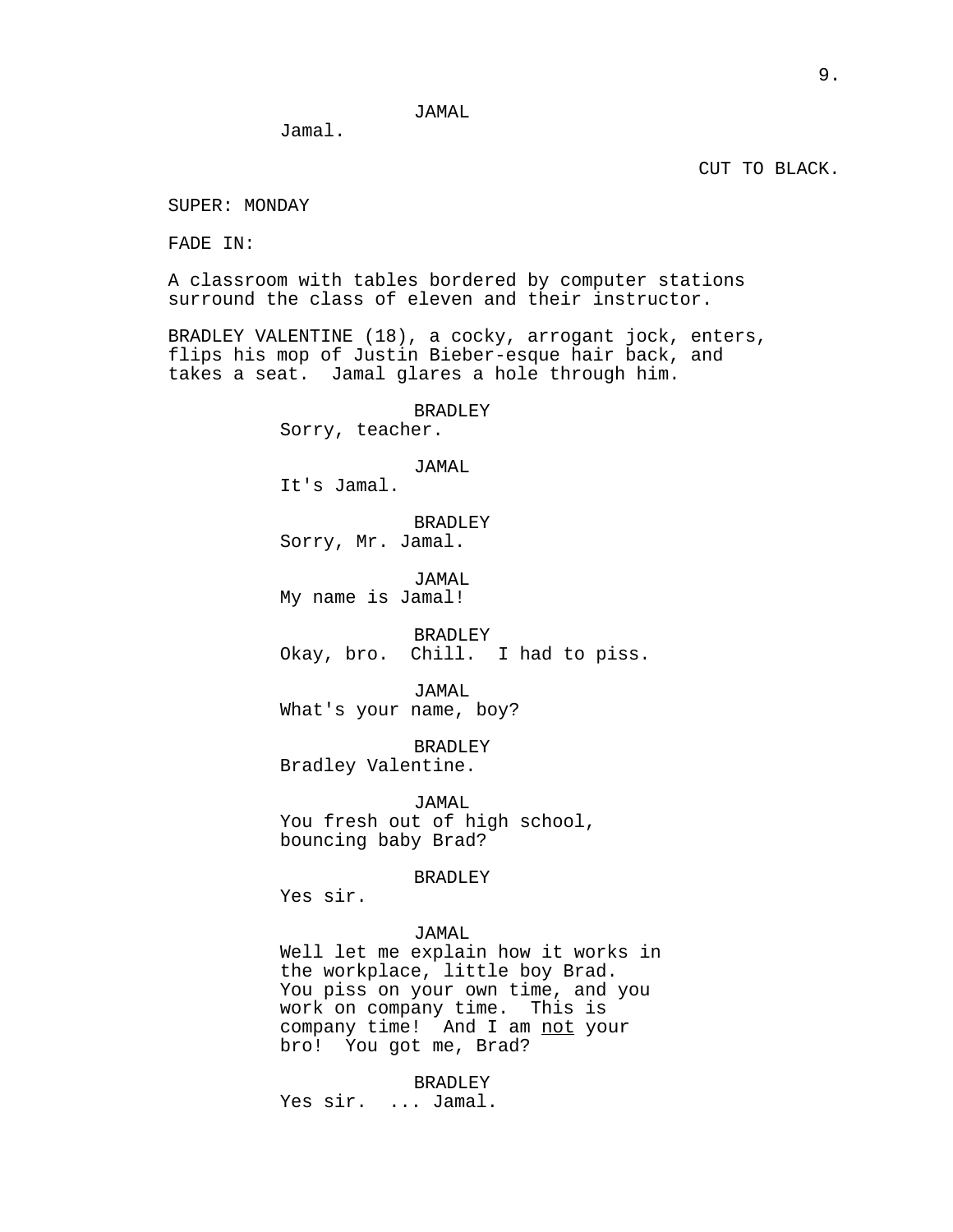This goes for the rest of you. You get in a car accident and you think you're gonna be late to my class? Make sure it's fatal.

The class is frozen and silent.

#### JAMAL

Now. There have been some concerns from upper management that I may not be much of a people person. So they have instructed me to provide icebreakers to help us become better acquainted.

Jamal approaches the first row.

### JAMAL

So what you're all gonna to do is go around the room, introduce yourselves, and tell us something about you that we don't already know. I'll go first.

Jamal grits his teeth into a smile.

#### JAMAL

Hi. I'm Jamal. I'm thirty-six, and if it were up to me, they'd ship your jobs to India right fuckin' now! Next!

CLANCY MEADOWS (61), a large man with Coke-bottle glasses, reluctantly stands.

CLANCY

Hello. I'm Clancy Meadows, and I'm here because, well... times are tough! My farm is in danger of going under, so here I am.

## JAMAL

That's too bad, Clancy, because your life is about to get a Hell of a lot worse. Next.

Clancy frowns and takes his seat.

Bradley stands.

#### BRADLEY

I'm Bradley. I'm eighteen, and uh... I dunno what's special about me.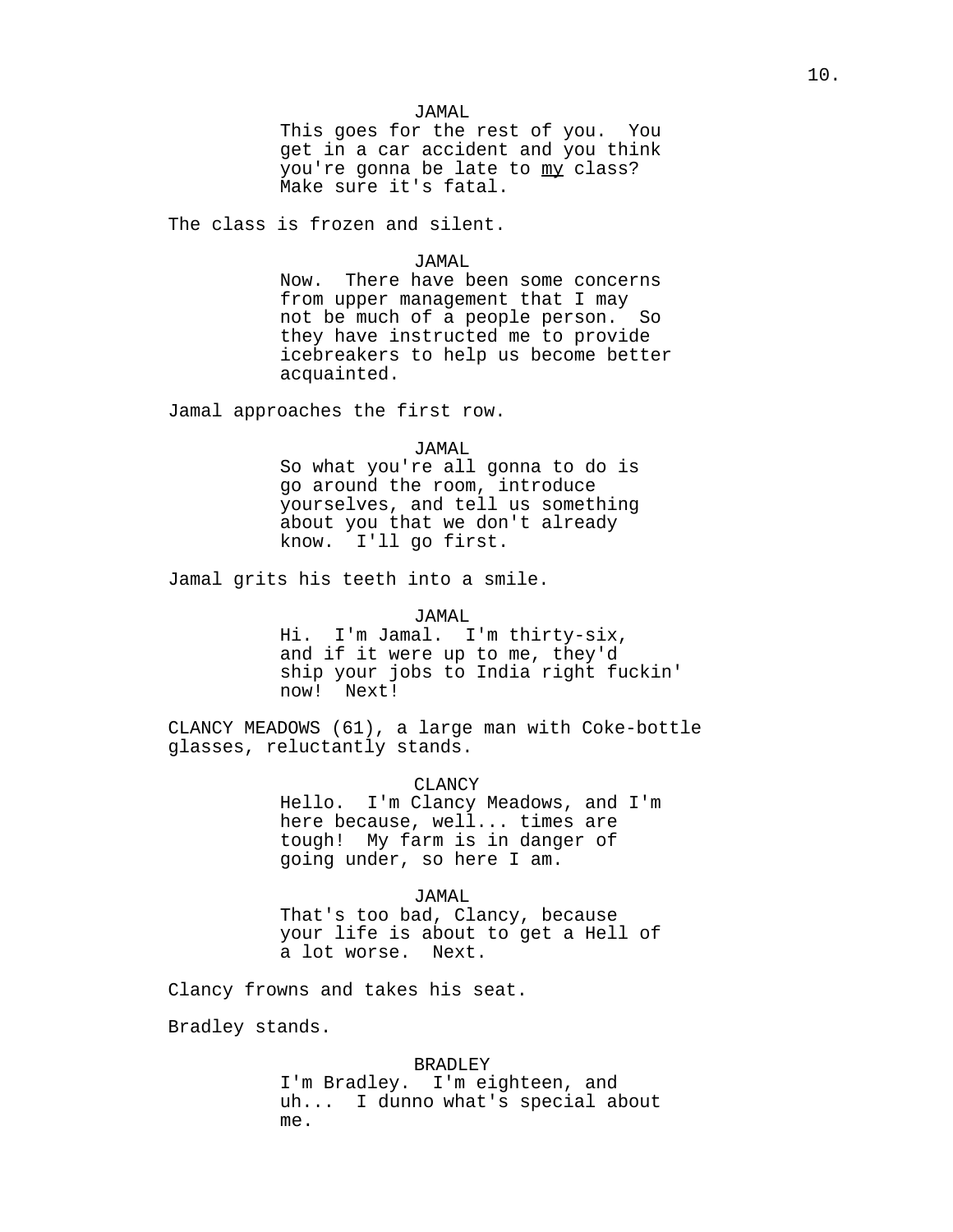You got a big ass.

JAMAL

What?

LAKAYA Look at it. Shit's bigger than mine!

BRADLEY It's true. Chicks dig the badonk.

JAMAL Yeah? You got a big ass, Brad? You like to twerk? Go ahead, Brad. Twerk.

## BRADLEY

Yeah?

Bradley turns around and begins to twerk. The younger females howl and make lewd comments.

JAMAL

Boy, sit your ass down. That ain't nothin' special. Everyone who works here ends up with a fat ass. Next!

LAKAYA WASHINGTON (18), a sassy, outspoken, physically blessed girl fresh out of Alternative high school stands.

#### LAKAYA

Hi, I'm Lakaya Washington. I'm eighteen, I love shoes, and I have over a thousand followers on Instagram.

### JAMAL

Yeah? You take a lot of selfies? You post pictures of yourself smiling all over the Instagram?

Lakaya is all smiles.

LAKAYA

Mmmhmmm. And Facebook, and Snapchat, and Twitter...

JAMAL

-- That's good! Hold on to those so you can always remember what your smile looked like before I took a wicked piss all over your hopes and dreams! Next!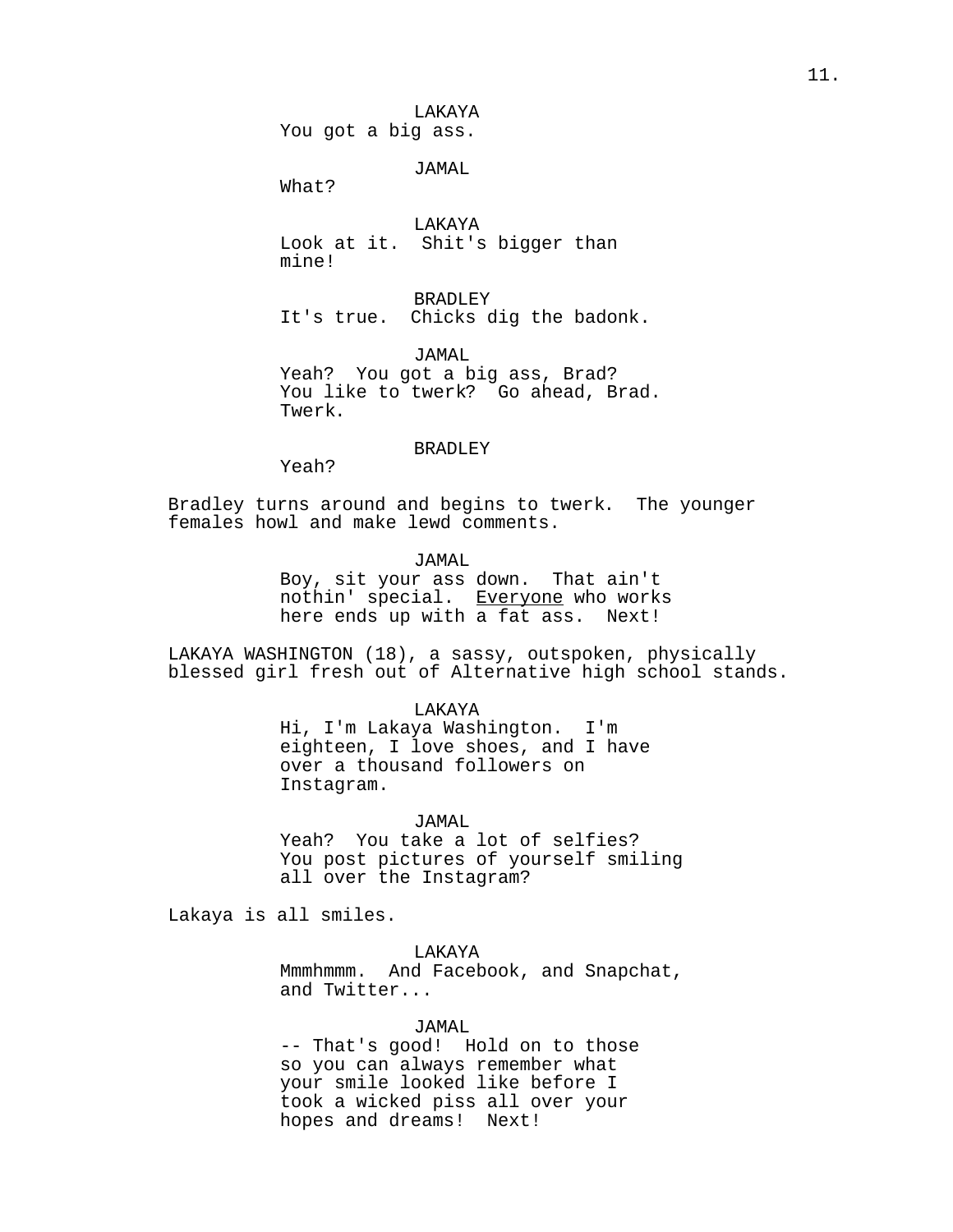DANNY

(smooth) What's up. I'm Danny. I'm twentyseven, and I'm an alcoholic.

The class chuckles.

JAMAL (to the class) Shut it!

Silence.

JAMAL You must be Danny Reyes.

Danny's eyes widen.

#### JAMAL

Yeah, I know all about you, Danny Reyes. Big-shot actor, right? Frankly, I don't think you got what it takes to handle THIS.

DANNY

Handle... Do you mean... this? Or THIS?

### JAMAL

Oh, we got us a funny guy. Class clown. There's no room for no funny shit in my class, Danny Reyes. You got me? Jamal only trains the best.

Jamal pounds his own chest.

The door opens; Brent enters the room.

JAMAL Speak of the devil.

Danny's eyes furrow.

#### JAMAL

Class, this is Brent Jurgens. He's the supervisor for Team A, the best CSR team in the call center. Those of you who make it through my class can only pray you work for him!

#### BRENT

He's just kidding, guys. I'm sure all of you will end up working for me at some point.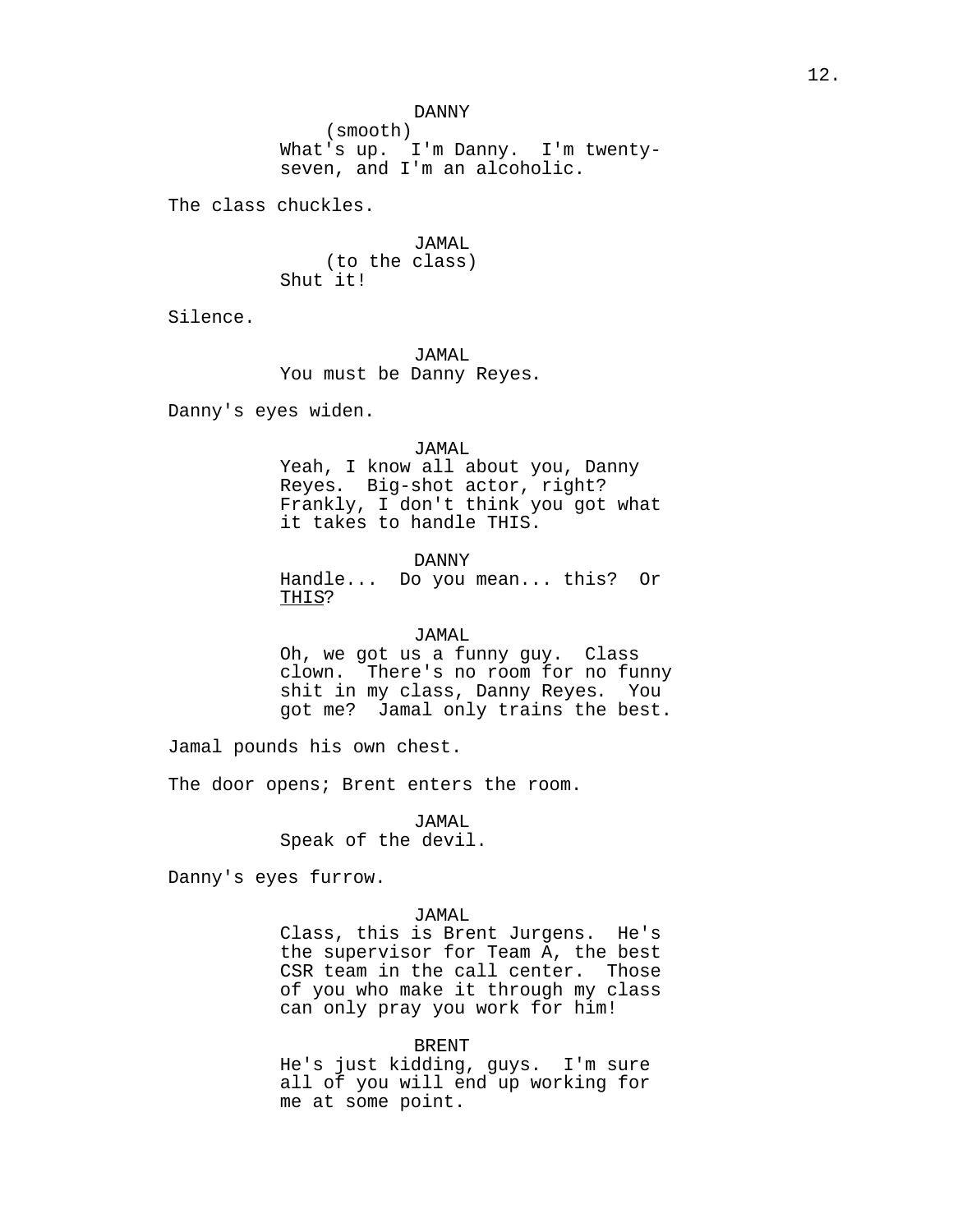Brent smiles smugly at Danny.

Danny sulks.

INT. T.H.I.S. TRAINING ROOM - LATER

MONTAGE:

A) Among a dozen acronyms on the dry-erase board, Jamal points at the one that says "E.X.C.I.T.E.M.E.N.T. = Enter account number.  $X$ -tract password from the customer. Converse. Investigate account history. Troubleshoot. Evaluate the problem. Mention do-ityourself options. Exhaust all remedies. Note the account. Transfer to advanced technical support."

B) The class looks frightened and confused. Brad raises his hand and asks something.

C) Jamal yells and throws an eraser at Brad.

D) The class hooks headsets into the computers bordering the classroom interior and fumble with log-ins and passwords.

E) Jamal yells into a crying woman's face and points to the door as she gathers her things and leaves.

F) Jamal barks an order as he paces among his soldiers. Clancy takes a swig from his flask and Lakaya snaps a selfie after Jamal passes them.

END MONTAGE.

INT. T.H.I.S. TRAINING ROOM - EVENING

Jamal erases acronyms from the board.

The class looks exhausted, some on the verge of tears.

JAMAL Let's review. You. (pointing at Lakaya) What's the order of operations for Quality Assurance?

LAKAYA Um... Answer... Question... Verify... Wait, it's --

JAMAL No! Answer! Greet! Request Verification! Evaluate! Explain! Make a hypothesis! (MORE)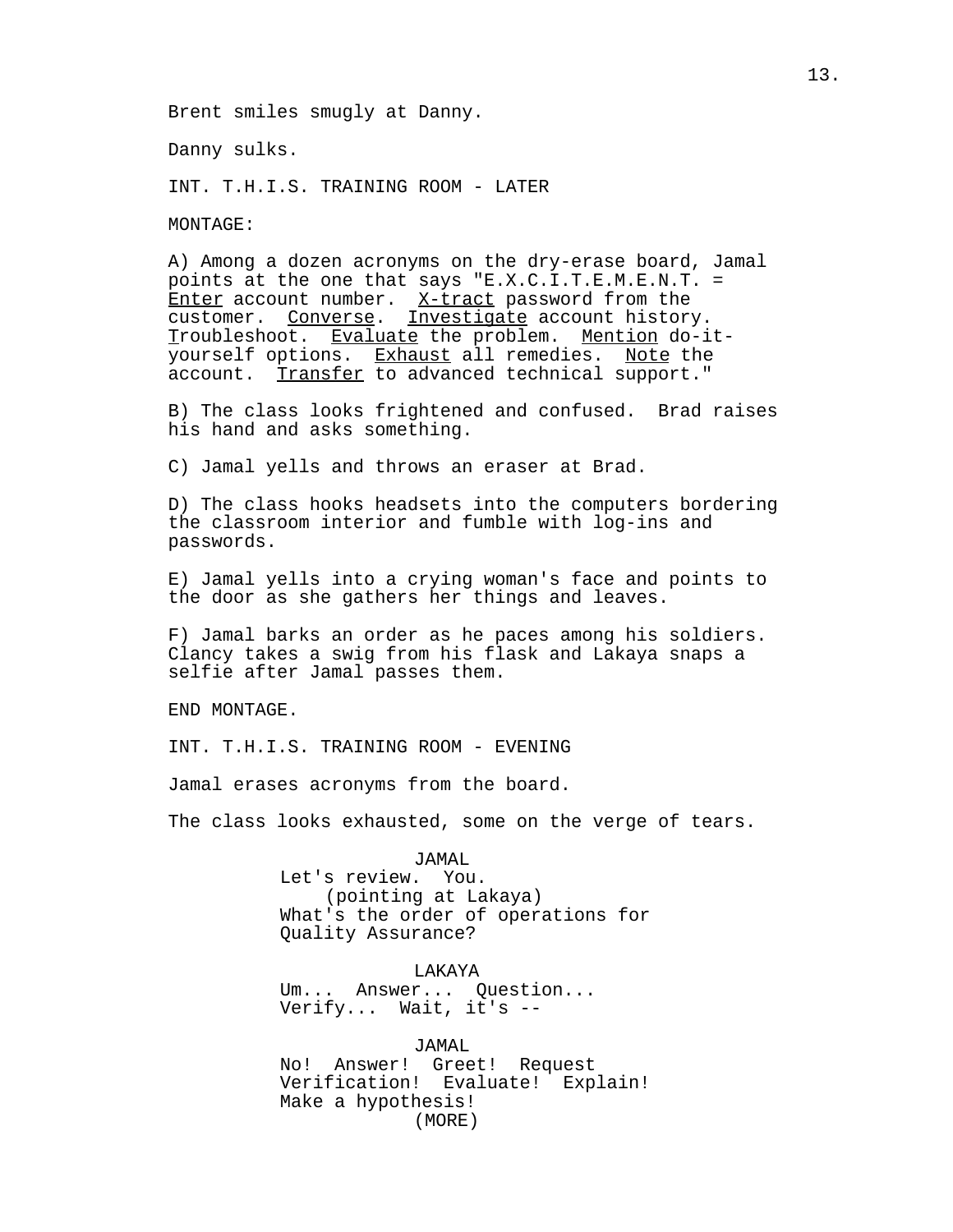JAMAL (cont'd) Eradicate the problem! Note the account! Terminate the call! A-G-R-E-E-M-E-N-T! Agreement!

Jamal points at Bradley.

JAMAL

You! What are the steps you follow to end a call?

BRADLEY Crack! Conclude, Recap, Advertise, Closing, and Kick-start the next call! Crack!

JAMAL That's right. Some of you might just make it after all.

Jamal glances at his watch.

JAMAL

The State of Colorado says you deserve a thirty-minute lunch break. Be back in twenty. And don't get comfortable. We just got started.

The class sits motionless. Jamal makes a large angry "go" gesture. The class hurries out of the room.

INT. T.H.I.S. CAFETERIA - LATER

Danny stands in line for the vending machine. When he reaches the front, he frowns at the contents: several varieties of energy drinks, and nothing else.

He steps out of line and is nearly run over by a dozen nine-to-fivers who suddenly zoom past him.

#### DANNY

Where's everyone going?

QUINCY BROWN (24), looks over his shoulder as he races with the herd.

> **OUINCY** Smoke shack! You coming?

> > DANNY

I don't smoke.

#### **OUINCY**

You will!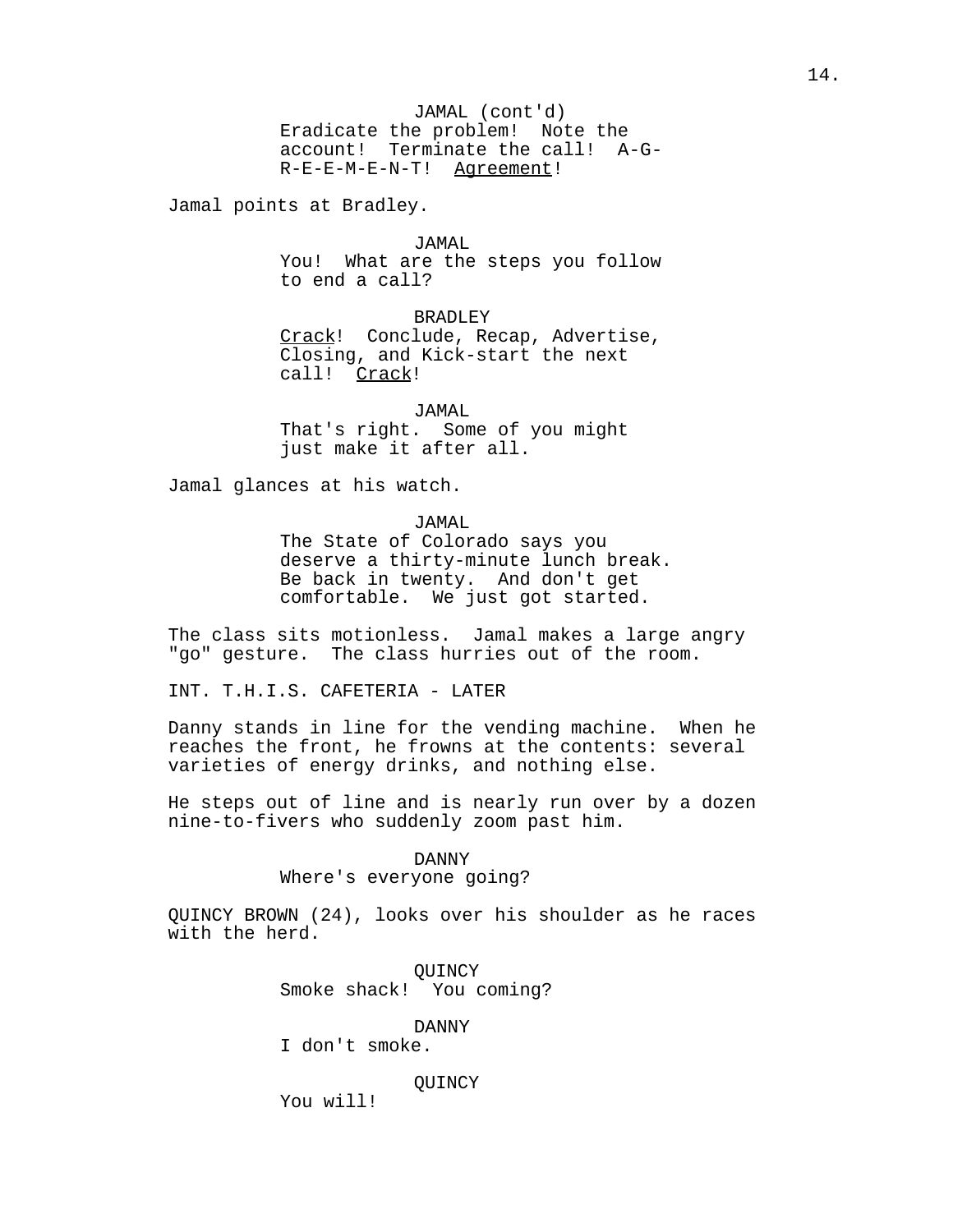Danny plops down at a table. Lakaya joins him with a Zone bar as she taps letters on her phone's keyboard. Clancy sits at the table beside him with a large lunch box and proceeds to dig in.

> LAKAYA My boyfriend's so stupid!

#### DANNY

(awkwardly) Why?

LAKAYA He thinks I don't know he's talking to all his bitches on Facebook!

DANNY How do you know he is?

LAKAYA 'Cause I hacked his Facebook!

Danny opens his mouth to speak, but doesn't. Clancy nods toward the T.H.I.S. logo above them.

> CLANCY So? What do you think?

## DANNY

I hate it.

## LAKAYA

Me too! It's like, it's just a phone job. Why does everyone take everything so seriously? I ain't about to be one of those people who make it their life.

CLANCY

Sometimes we don't have a choice. Look at me. It was THIS or porn.

Speechless. Bradley joins them with a protein shake.

## BRADLEY

Pretty sick, huh? Jamal told me that if I hit all my numbers and make it past probation, I'll be eligible for bonuses.

## LAKAYA

(to Bradley) You on Facebook?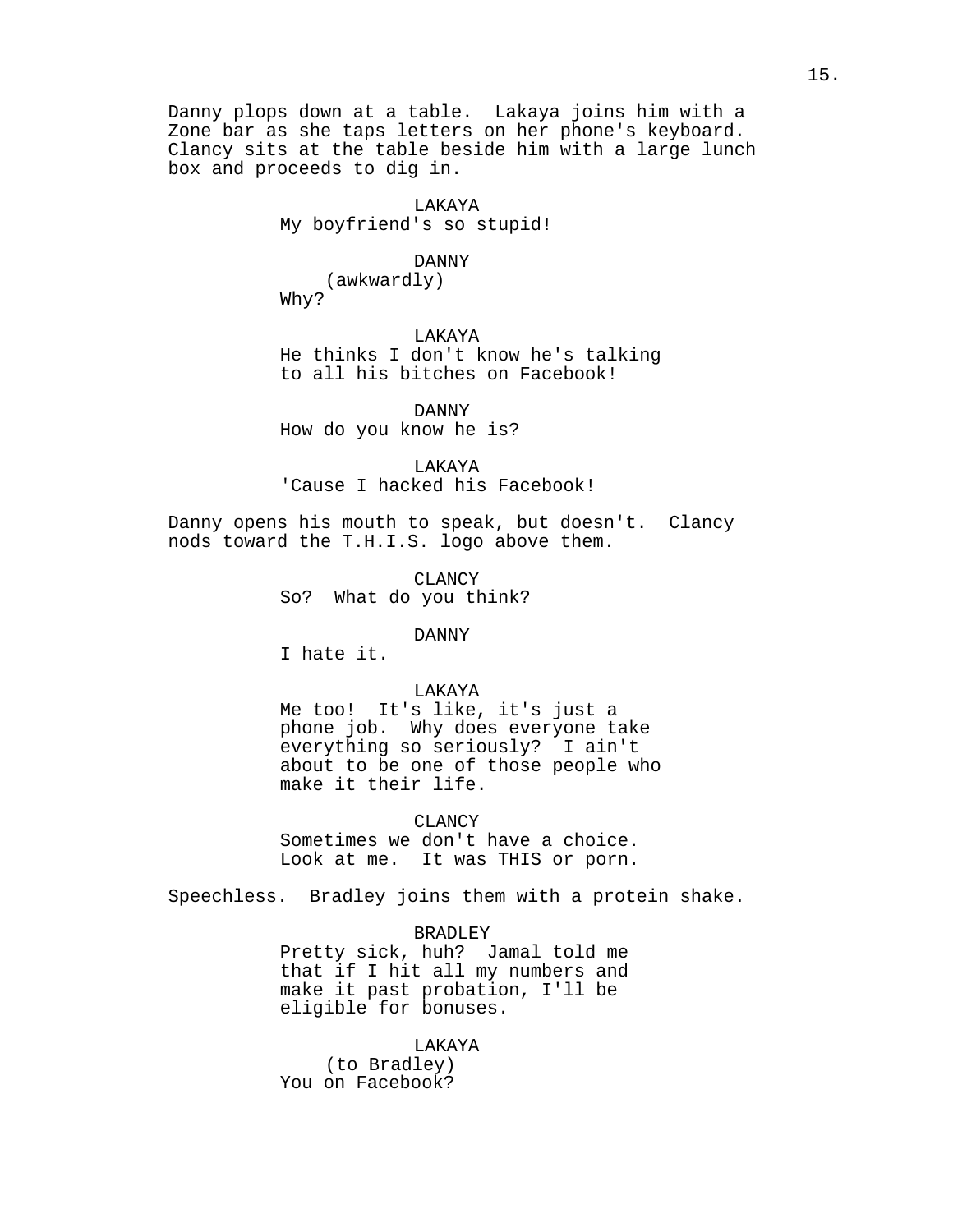Yeah?

### LAKAYA

Don't add me.

Danny glances at his phone. A "voice mail" icon blinks.

#### DANNY

## If you'll excuse me...

Danny wanders back toward the vending machines and checks his voice-mail.

> PHONE VOICE (V.O.) You have one new message.

SOPHIA (V.O.) Hi, Danny. It's Mom. I just wanted to wish you a good first day, and remind you that if it doesn't work out, you can always quit and go work with your Dad.

Danny frowns.

SOPHIA (V.O.) There's no shame in being a plumber. I'll see you tomorrow, and don't forget to eat something! Love you.

PHONE VOICE (V.O.) End of message.

Danny disconnects. He fidgets with the employee badge at the end of his lanyard. With grim determination, he removes the badge and begins to march...

AMY JO (O.S.)

Danny?

### DANNY

Yeah?

AMY JO SIMPSON (27), an ugly duckling in high school, but a beautiful swan now, grins and gestures to herself.

> AMY JO Amy Jo. Amy Jo Simpson. We had yearbook together!

Danny gasps.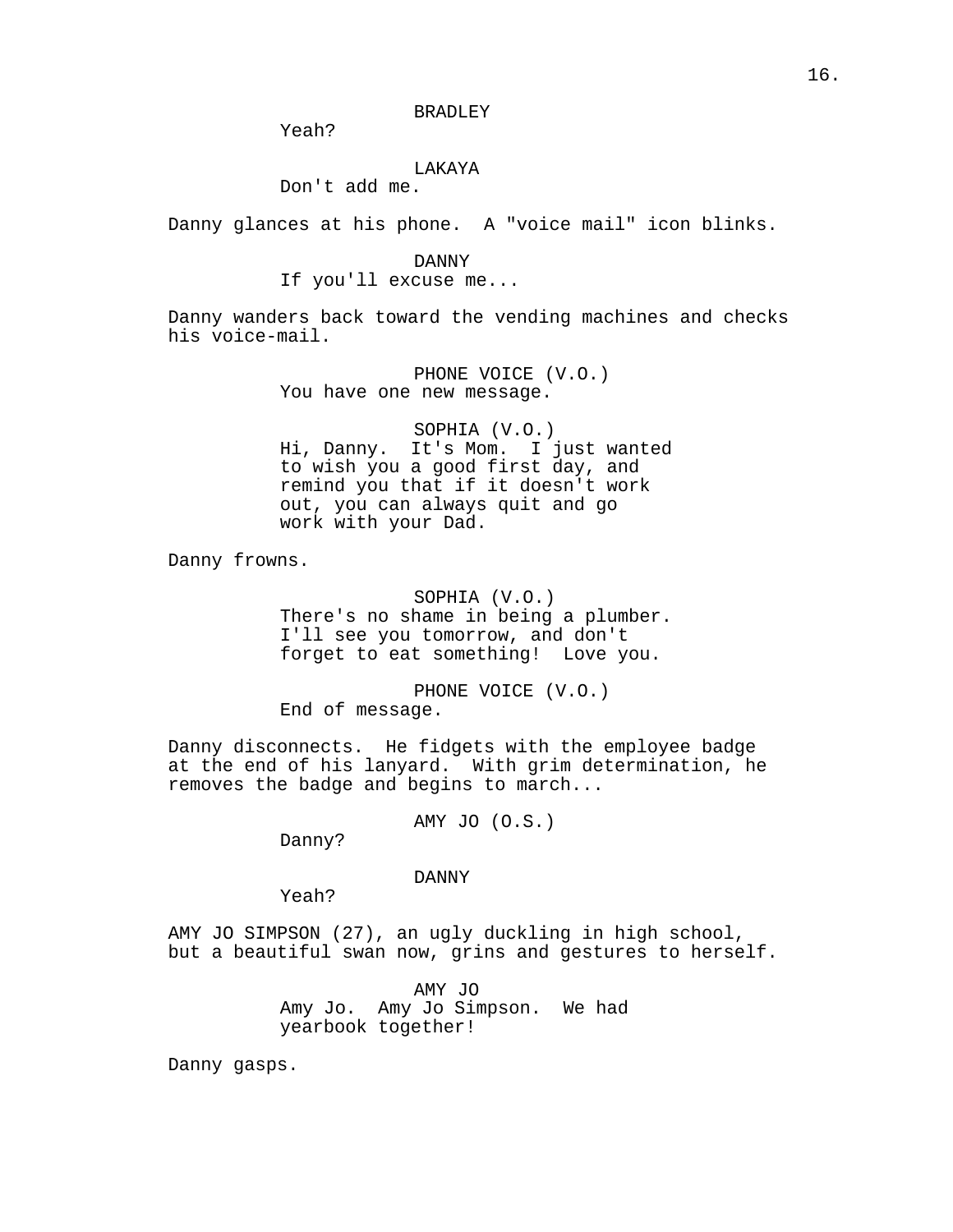Amy Jo's smile loses potency.

DANNY Not that you look like Jonah Hill... Well, not anymore...

Amy Jo's smile dissipates.

DANNY I mean, you didn't -- you don't - seriously, you look great!

AMY JO (smiling again) Thanks, I think.

DANNY So... you work here?

AMY JO Yeah. Team B supervisor.

DANNY That's awesome. Congrats!

AMY JO Thanks. What about you?

Danny displays his clenched "new employee" badge.

DANNY First day. Just came in from Cali.

AMY JO How exciting! Welcome aboard! Did they give you the grand tour?

Danny shakes his head and smiles.

INT. T.H.I.S. CALL CENTER - CUBE FLOOR - MOMENTS LATER Danny and Amy Jo wander through the call center aisles.

> AMY JO Have you kept in touch with anyone?

DANNY From high school? (pondering) No. Not really.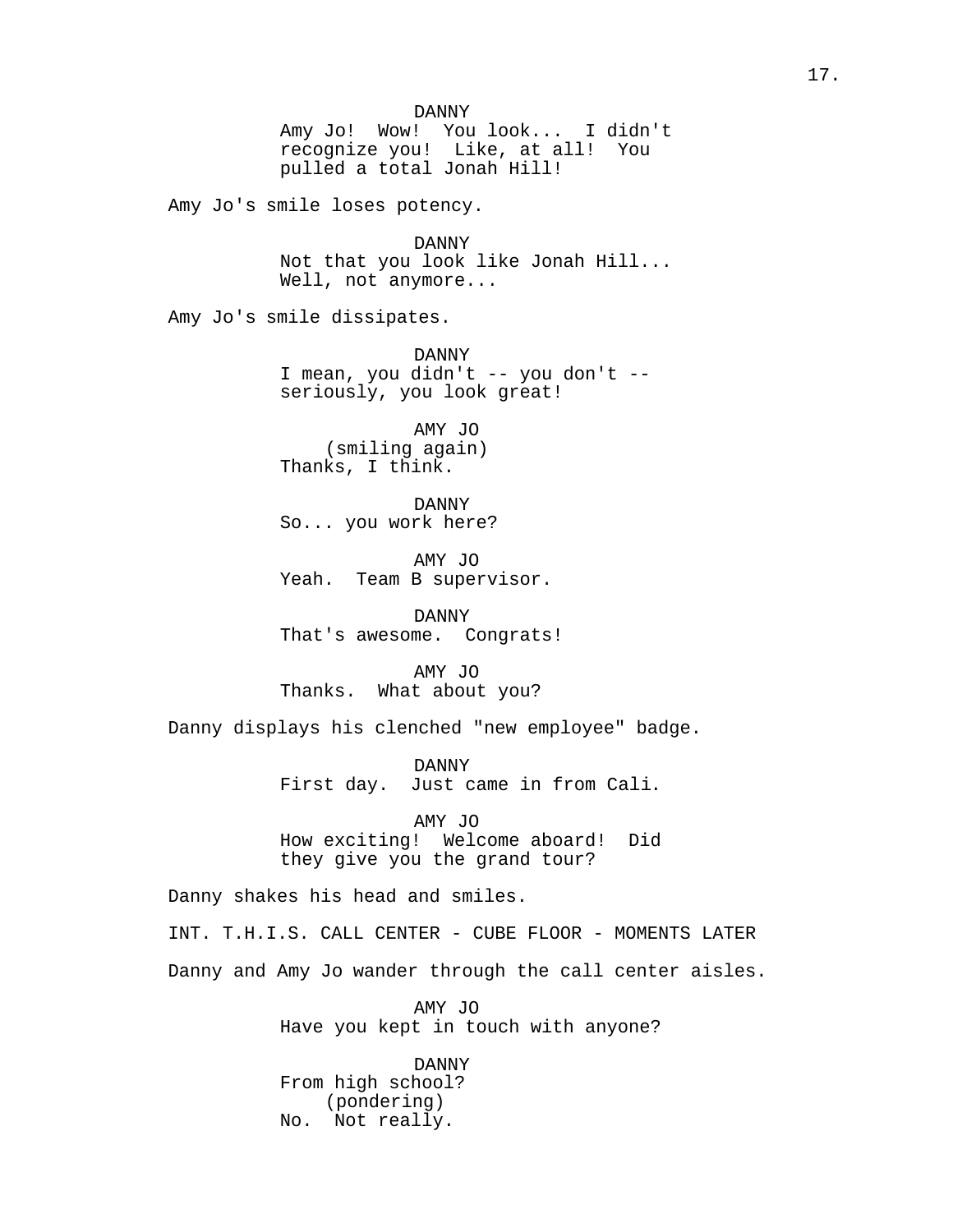AMY JO Yeah, me neither. Oh! Except for Brent. Do you remember Brent Jurgens?

In the distance, they see Brent and Jamal wasting time by the water cooler near the Team A cubes. Brent, engaged in a story, makes hand gestures to describe someone with substantially large breasts.

> AMY JO (V.O.) He's a supervisor for Team A.

Brent notices them and waves smugly.

AT THE TEAM B CUBICLES

Amy Jo points to her area.

#### AMY JO

And this is my stop. If you ever have any questions, do not hesitate to find me.

DANNY Will do. We should totally catch up sometime.

AMY JO We should. Hey! Are busy tonight? You should come to Goober's.

DANNY

Goober's?

AMY JO Yeah. Four blocks west, by the Frisky Burger.

DANNY Oh yeah. The old Pete's Pizza. Well, I'm kinda beat... But... I mean, I'll definitely try.

AMY JO I hope you do. (checking her watch) Oh! Gotta run. Welcome back, Danny.

Amy Jo weaves between cubicles toward her desk.

DANNY Thanks for the tour!

Amy Jo smiles, waves over the cubes, and sits.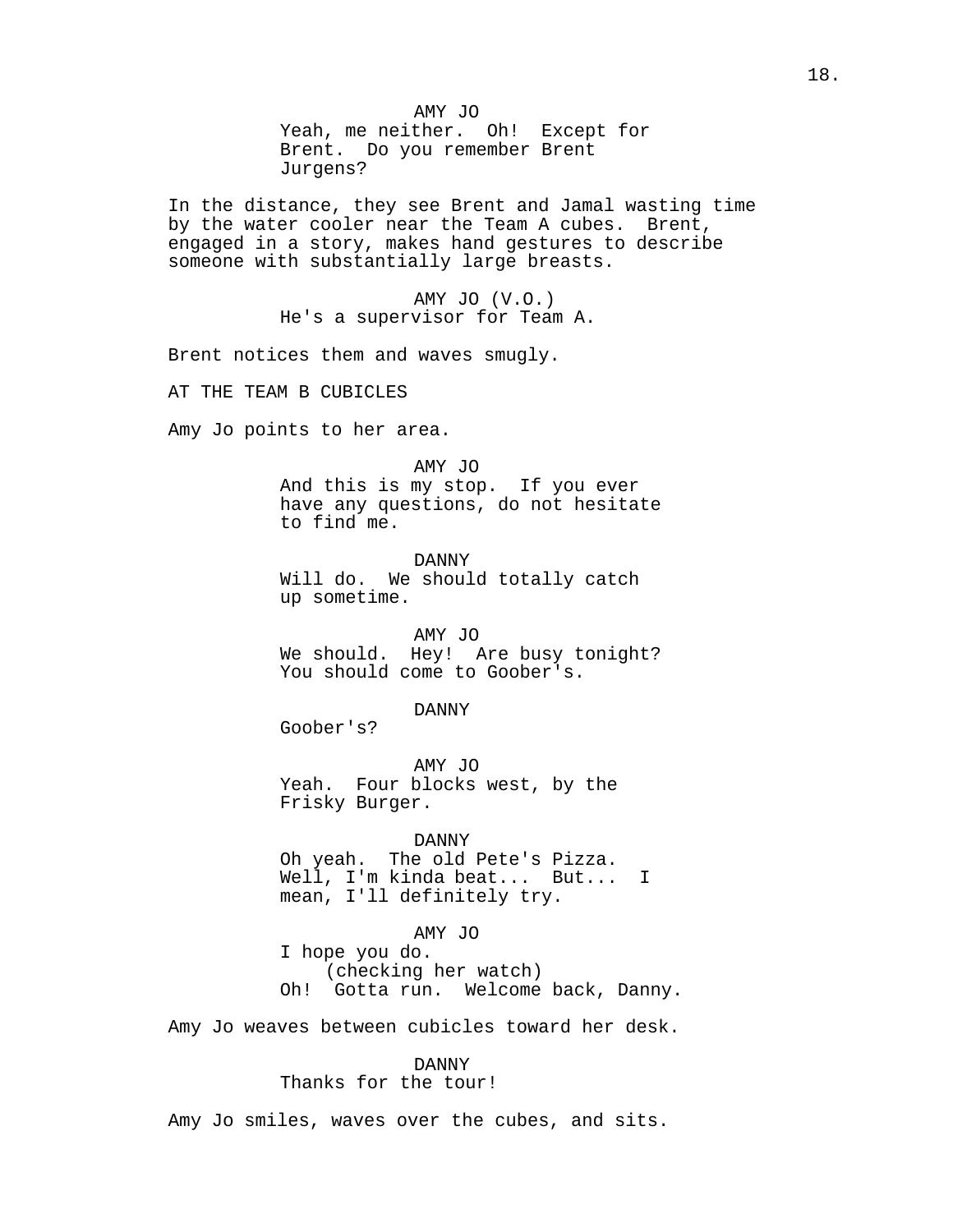BRENT (O.S.) Ten years later and you still don't have any game.

Danny faces his adversary.

#### DANNY

That's not what your sister thought. How is Kristine?

Brent is visibly infuriated, but suppresses it.

### BRENT

(quietly) You don't talk about her! Ever! I could take you down right now if I wanted to, Danny. But I'd rather sit back and watch you screw yourself.

DANNY

You want to watch me screw myself?

## BRENT

(sighing) Crack as many jokes as you want, but you know as well as I do that if you get fired, it means you're a failure. And if you stay and work for me? You're a failure works for me. What's it gonna be, Danny?

DANNY

You can't fire me, Brent. I don't work for you.

BRENT

Well, maybe I can't. But I've seen Jamal do worse things to people who roll into class late.

Danny glances at his watch. His eyes widen, but he plays it cool. He gives the "I'm so scared" gesture.

> DANNY I'm not afraid of either one of you, Brent.

BRENT You will be. You will be.

Danny turns and "slowly" hurries away until he turns the corner. Then it's a mad dash.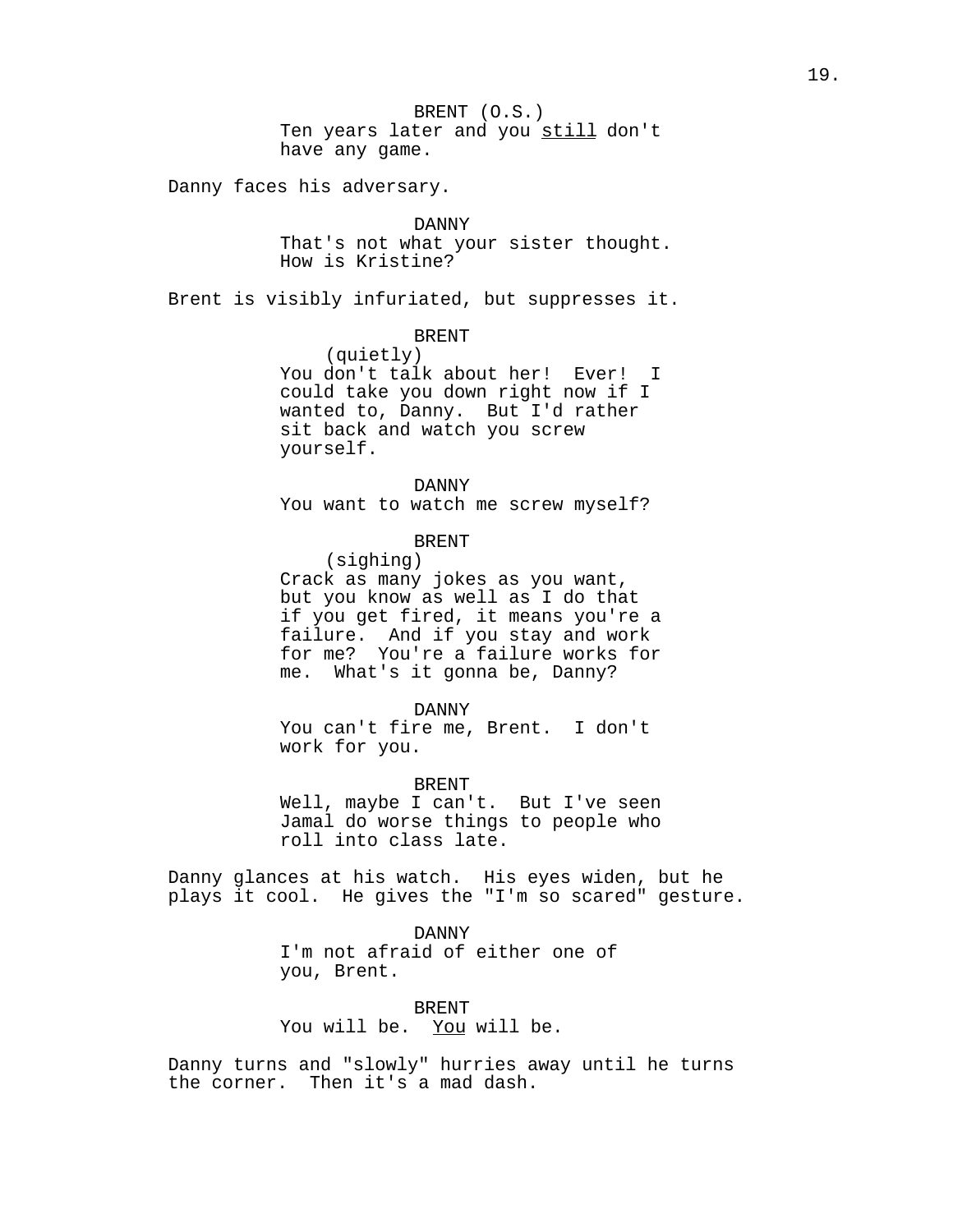INT. T.H.I.S. HALLWAY - MOMENTS LATER

As he nears the training room, Danny races past two security guards and the crying male new-hire they are escorting out.

INT. T.H.I.S. TRAINING ROOM - MOMENTS LATER

Danny bursts into the training room. Jamal stops in mid-sentence and turns to Danny.

> JAMAL -- Can cry all you want for all I f-- (to Danny) I thought I told your ass not to be late.

DANNY Sorry, Jamal. Won't happen again.

Danny heads to his seat.

JAMAL

No, don't sit down. See, from what I hear, you don't really understand the concept of consequences or respect. So we're gonna play a little game and see if we can't teach you some.

Jamal opens a trunk full of games and sporting equipment. He places a board game hourglass on his desk.

> JAMAL It's simple. I'll ask you a question. If you get it right, you live to see another day. If not, (throat-slashing motion) Outie.

The classmates watch with concern.

## JAMAL

Ready? What are the five metrics you have to meet to qualify for a Quality Assurance bonus?

Jamal flips the hour glass.

DANNY It's Scare. Salutation. Courteousness.

Time runs down...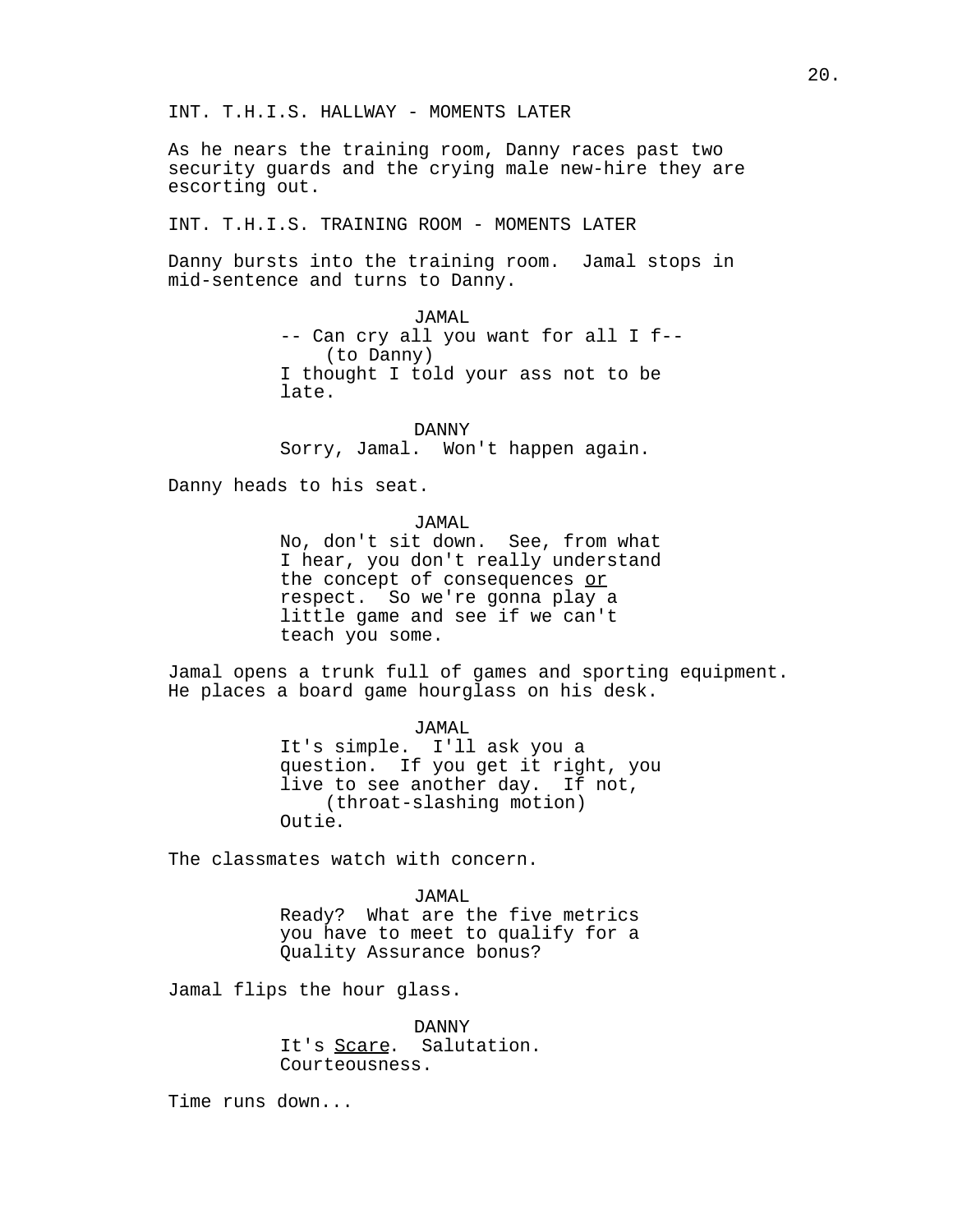DANNY Attention... Reiteration... And, uh...

Jamal grins. Only a few grains left...

DANNY

... Uh...

Danny glances at the posters around the room -- No luck.

# LAKAYA

Excellence!

## DANNY

Excellence!

Jamal slaps the desk as the last few grains are drained.

JAMAL (to Lakaya) Nobody's supposed to help him!

LAKAYA You ain't never said that.

Jamal glares a moment. He nods to Danny's seat. Danny takes a deep breath and smiles.

## **END OF ACT ONE**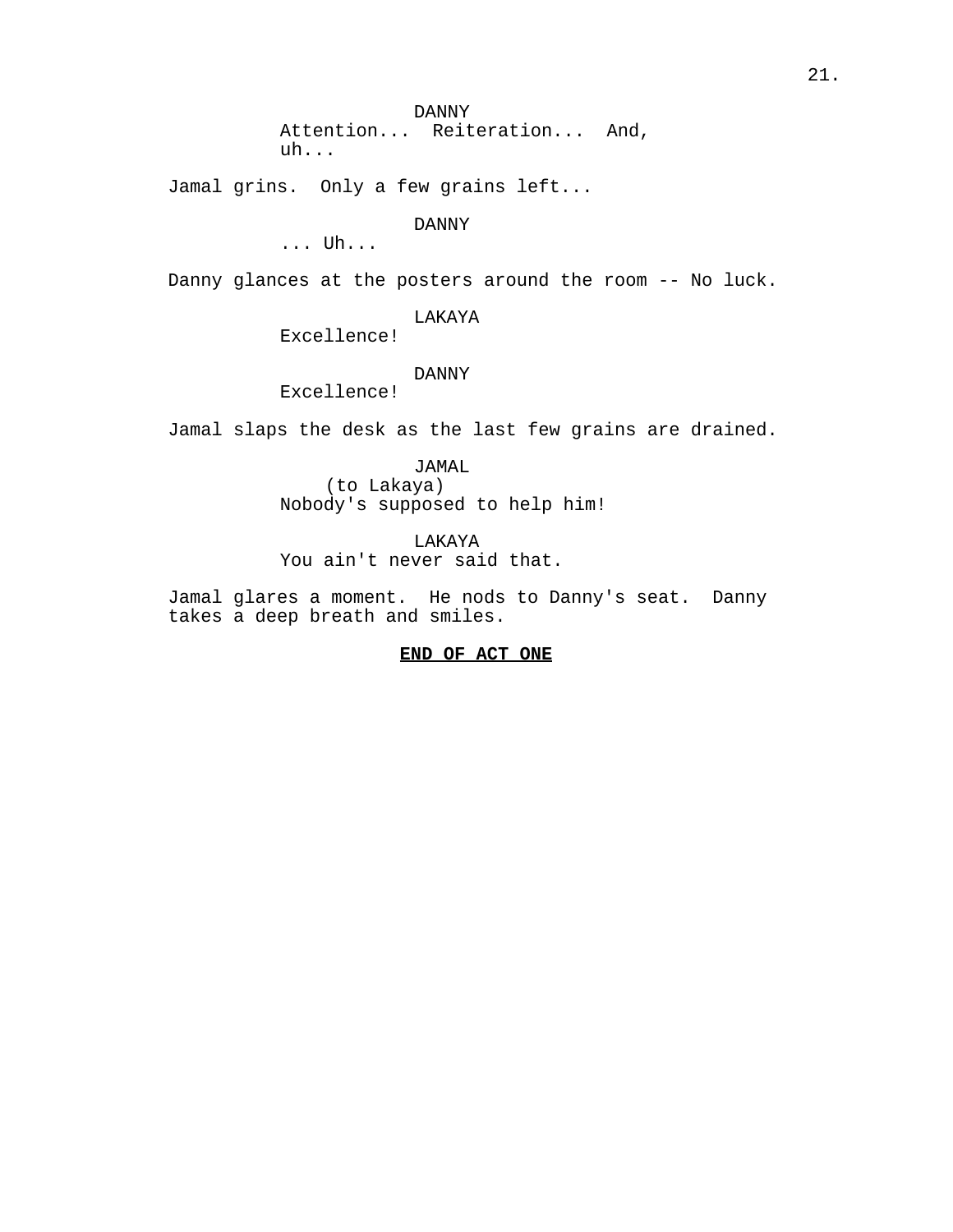## **ACT TWO**

INT. T.H.I.S. CALL CENTER - CUBE FLOOR

The Wall clock strikes eleven pm. Instead of a race to the exit, employees, new and old, drag themselves to the electronic card-activated turnstile.

The badge scanning slows the process. There is a BEEP with each scan.

> DANNY (to himself) What's with all the security? A lot of people dying to get in here?

**OUINCY** I think it's to keep us from getting away. The shock collars are on backorder.

Another BEEP.

EXT. GOOBER'S BAR & GRILL - NIGHT

The dive bar radiates with life among the packed parking lot near Frisky Burger. 80's music blasts from within, as well as the collective cheers of its patrons.

INT. GOOBER'S BAR & GRILL - CONTINUOUS

Danny enters. As he moves in, he scans the clientele.

One person in a T.H.I.S. shirt. Then another. And another. The bar is infested with them.

A small group noisily plays beer pong, while another group watches.

As Danny nears the bar, he sees Brent standing before three college girls near the patio.

> BRENT (barely audible) Which one of you lovely ladies wants to buy me a drink?

The girls awkwardly glance at each other.

Danny rolls his eyes. He shakes his head, takes a few steps back, and spins to leave when Amy Jo enters.

> AMY JO Hey! You came!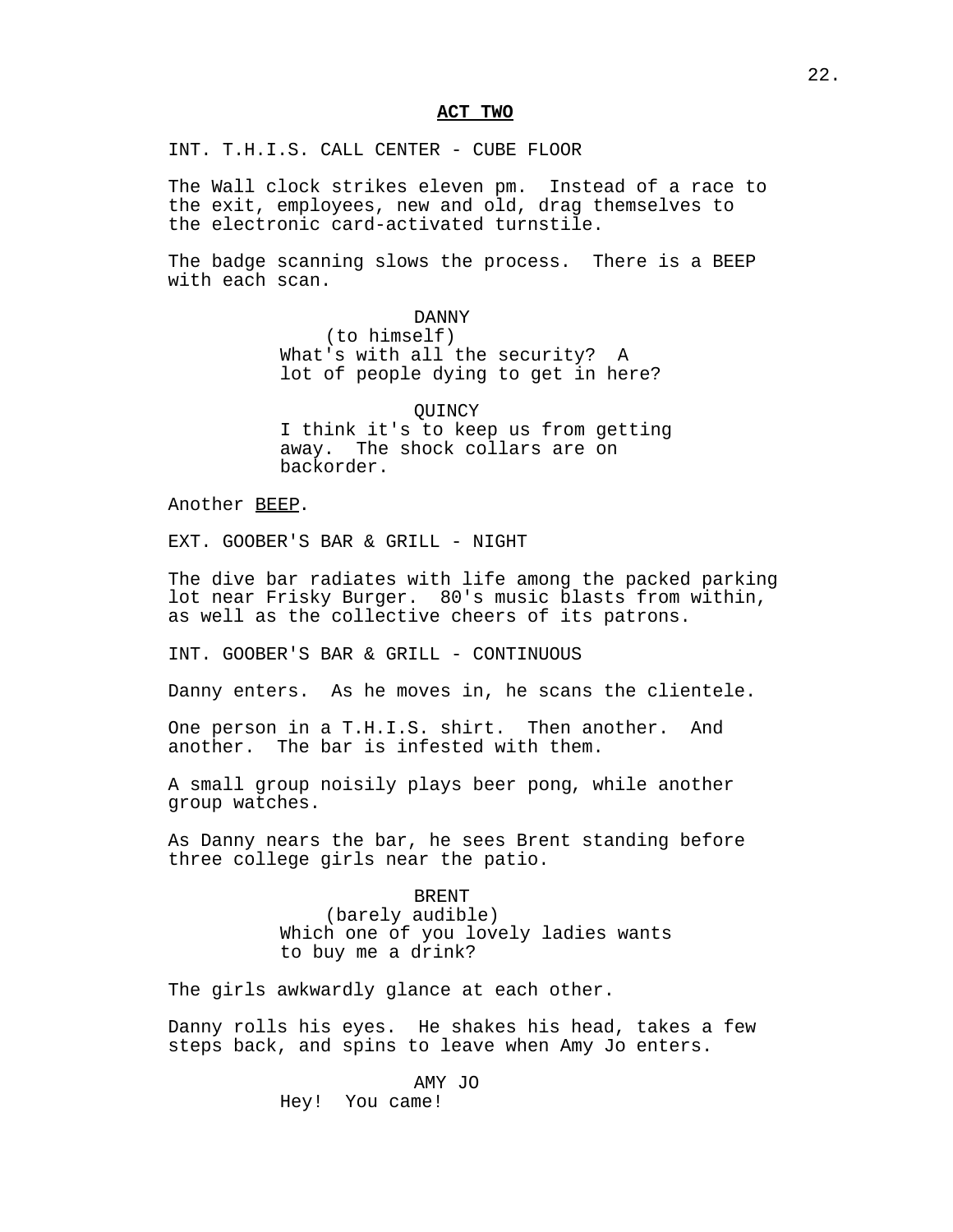### DANNY

Yeah. So... Is this the place to be after work, or what? I mean, everybody's here. Like, everybody.

### AMY JO

Yeah, there's always something going on. Wednesday is trivia. They do Karaoke. There's a gay night - that's kinda fun. Tonight is beer pong, obviously --

### DANNY

-- It just seems like people would want to get away from that place.

### AMY JO

You'd think, right? I don't know. I don't care as long as there's no drama. I just can't be around people who don't get along.

Danny glances up. In the distance, Brent snaps camera phone pics of him and his prey.

> AMY JO It's like, let's just all chill. Unwind. Have a beer.

### DANNY

So, you're a beer girl?

## AMY JO

Sometimes. I'm kind of a lightweight. To be honest, I get kind of ridiculous when I'm drunk, so I usually just have one Cape Cod and call it a night.

DANNY

Cape Cod?

Danny scoffs.

AMY JO What's wrong with a Cape Cod?

DANNY Nothing... if you're a sixty-yearold woman with a bridge club and too many cats.

AMY JO How many cats?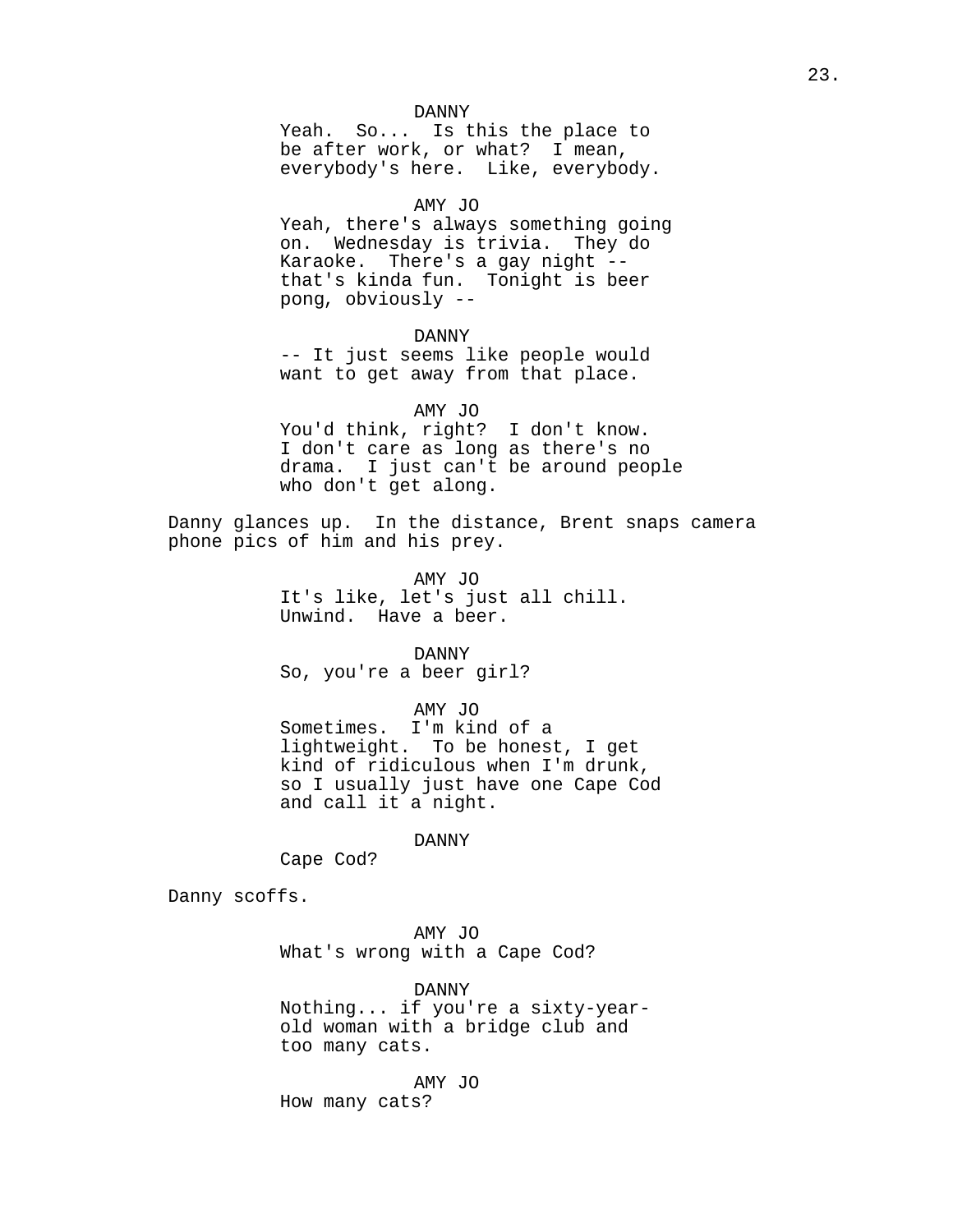## DANNY

I have a theory. I say there are three reasons people order a Cape Cod. It's either because they just don't know what else to drink, they're afraid to try new things, or they simply have no idea what they're looking for.

AMY JO Or maybe they just like Cape Cods.

DANNY Do you trust me? I want to try something.

AMY JO Aren't you supposed to ask me that after I've had a few drinks?

DANNY I'm serious. I have a special talent.

AMY JO Aren't you supposed to tell me that after I've had a few drinks?

DANNY

I'm sure I will. But in the meantime, what flavors do you like?

AMY JO

I dunno. Peach.

NEAR THE PATIO DOOR

Two girls urge the third to leave as she recites her number to Brent. Brent finishes saving it to his phone as they walk away. He takes a sip and spots Danny and Amy Jo at the bar. The bartender sets drinks in front of them.

AT THE BAR

Danny hands Amy Jo a drink. She sips it and lights up.

AMY JO

 $O-M-G!$ 

DANNY

Good?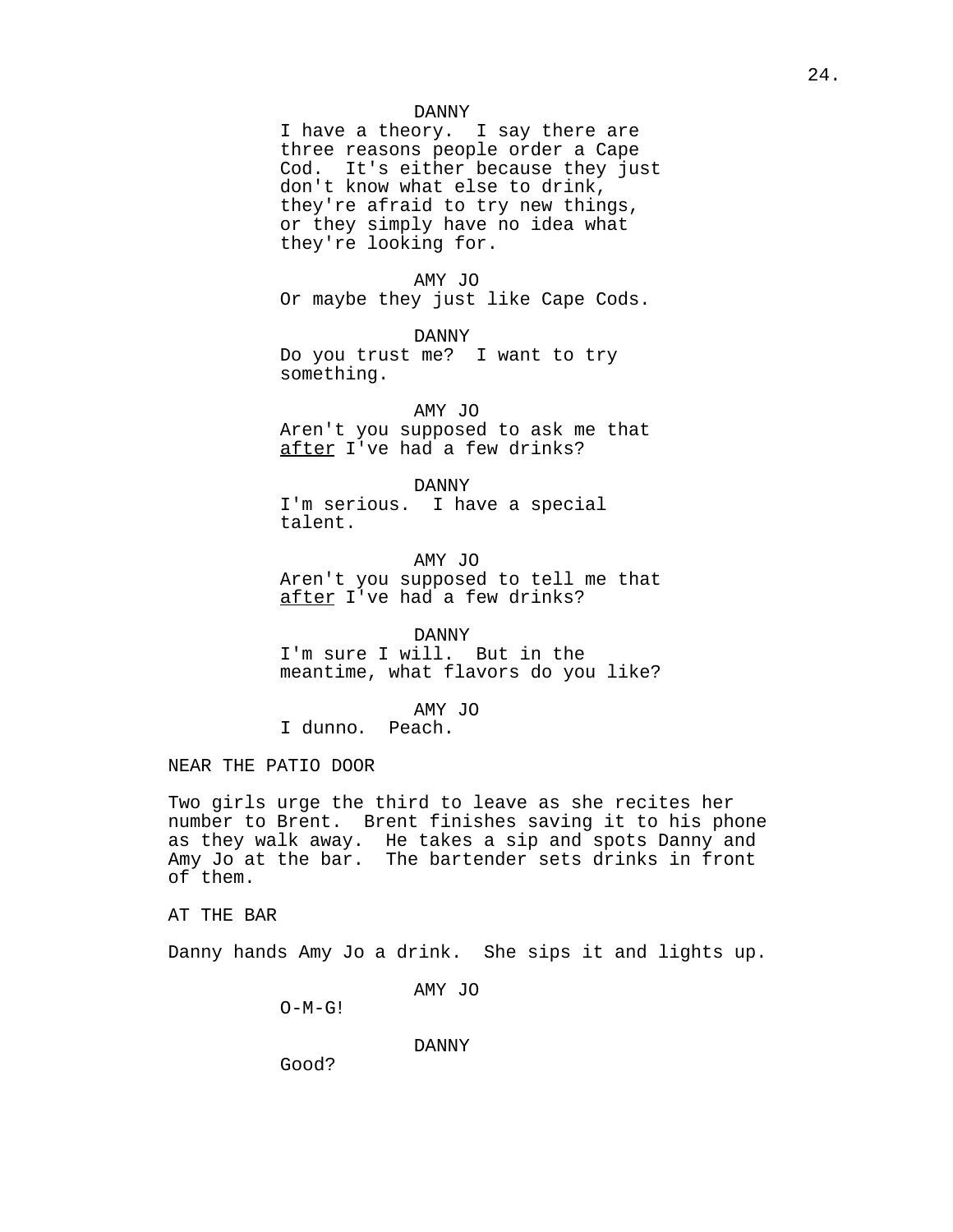AMY JO It's amazing! I don't even taste the alcohol.

DANNY It's definitely in there.

AMY JO I taste the peach, but what's the other...

DANNY

Pomegranate.

Amy Jo nods.

AMY JO Your own recipe?

DANNY I was a bartender, before I came back.

AMY JO (matter of fact) A bartender.

Amy Jo nods and loses herself in the murky pink drink.

DANNY

What?

AMY JO It's just -- well you were an artist in high school. I guess I just pictured you growing up to be some famous artist or something.

DANNY You pictured me, huh?

AMY JO

I did. With an easel, a big puffy hairdo, and a canvas full of happy little trees. So what happened?

DANNY

Yeah. Life, huh? What about you? You were gonna be a photographer when you grew up, right?

AMY JO And I am. Nothing major, just a hobby at the moment.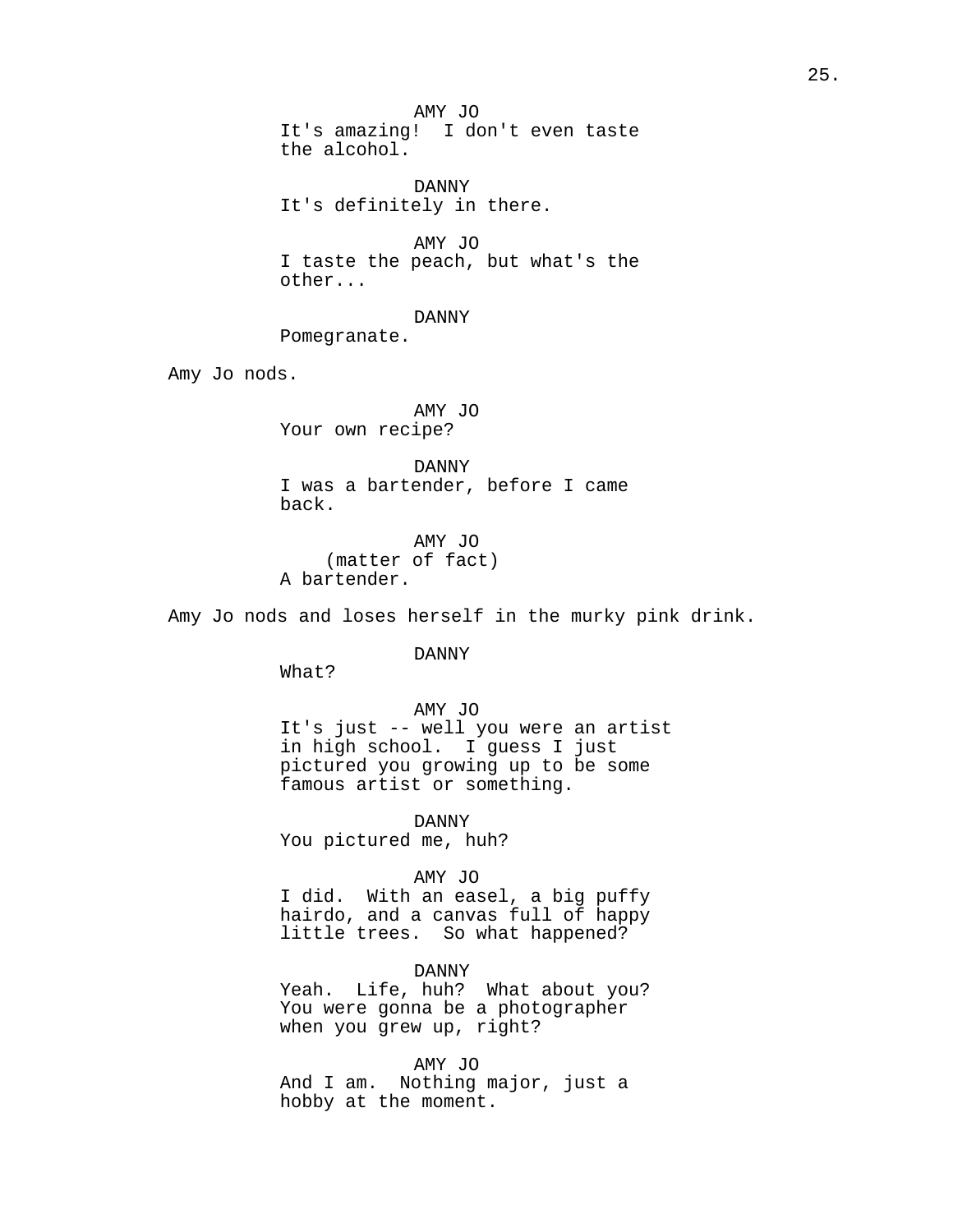DANNY That's great! I'd love to see some.

AMY JO

Yeah? Okay.

Amy Jo whips out her cell phone, opens her gallery, and shows him a dark picture in a house.

> AMY JO Okay, don't freak out.

Danny studies the pic. He tilts his head and squints.

DANNY

What is it?

AMY JO

I didn't tell you. Oh, I spaced -- I really want to help people, so I have been going on these ghost hunts. I take pictures of orbs, shadows, ectoplasmic mist... See that there?

Amy Jo points to an area of the screen.

DANNY

No.

AMY JO Right there. That white dot. See that?

DANNY

The dust?

AMY JO No, it's right -- know what? It's okay. I have some better ones at home. I'll show you sometime.

She pockets her phone.

DANNY I'd love to go see them sometime.

They lock eyes.

AMY JO

So...

DANNY

So...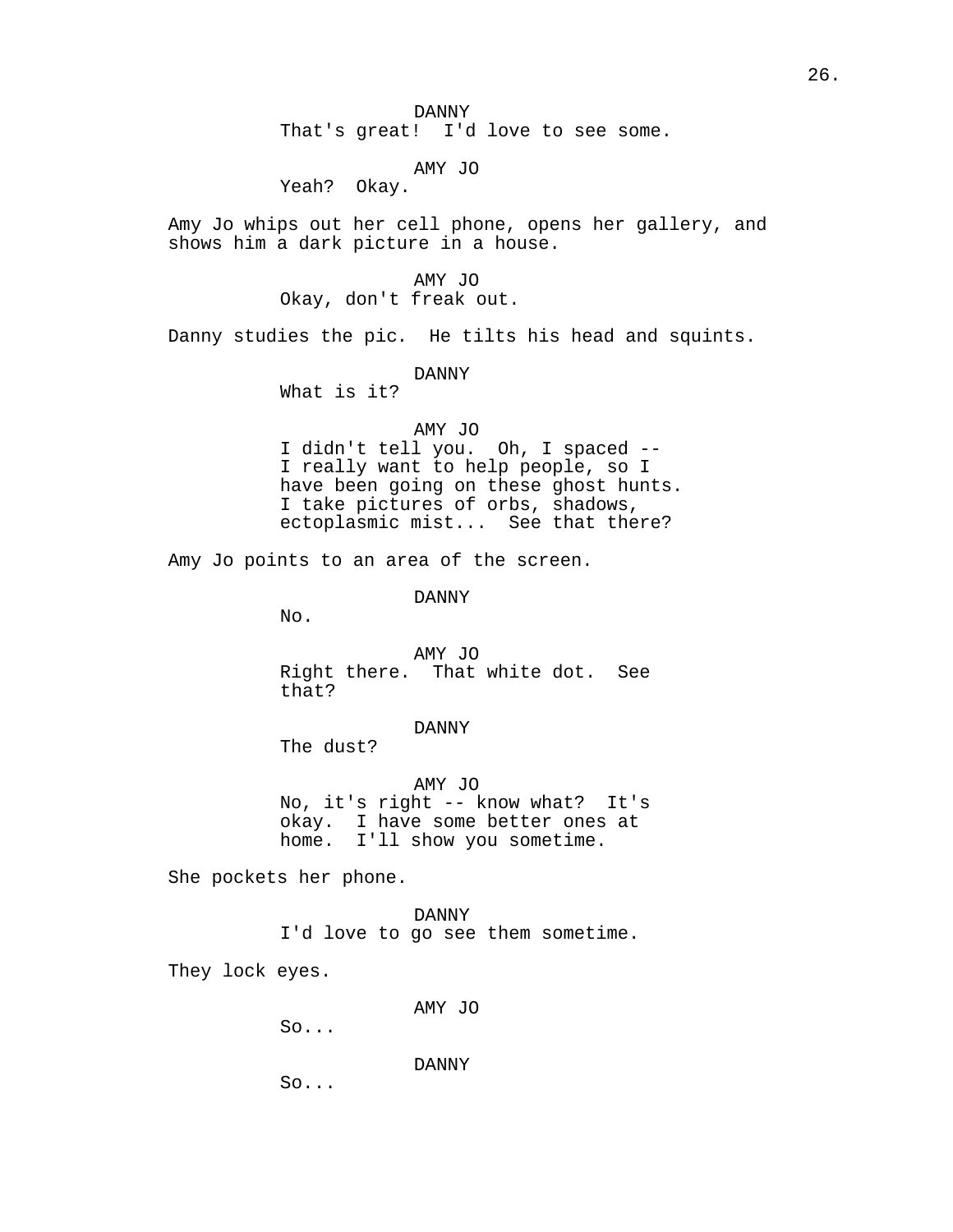BRENT

So!

Brent squeezes between them with a pitcher of beer and flings an arm around Amy Jo.

AMY JO

Hey, Brent.

BRENT What's up, Amy? Danny.

DANNY

Brent.

BRENT (to Amy Jo) It's like a pre-high school reunion, huh? I'm a supervisor for Team A, you're supervisor for Team B... And Danny, well, he's a CSR that could wind up working for either one of us, really.

AMY JO

CSR?

Amy blushes.

BRENT

Yup. Just started today. He didn't tell you?

AMY JO No. I just assumed... I thought you transferred from California...

Danny shrinks back.

AMY JO

There's nothing wrong with CSR... We all started there...

## BRENT

Yeah, like a decade ago. But I'm sure he'll catch right up. Isn't that right, Danny boy?

Danny shrugs, embarrassed. Brent signals to his table.

BRENT

(to Amy Jo) Hey, looks like there's an extra<br>shot of Jager at my table. You shot of Jager at my table. should come toast with us.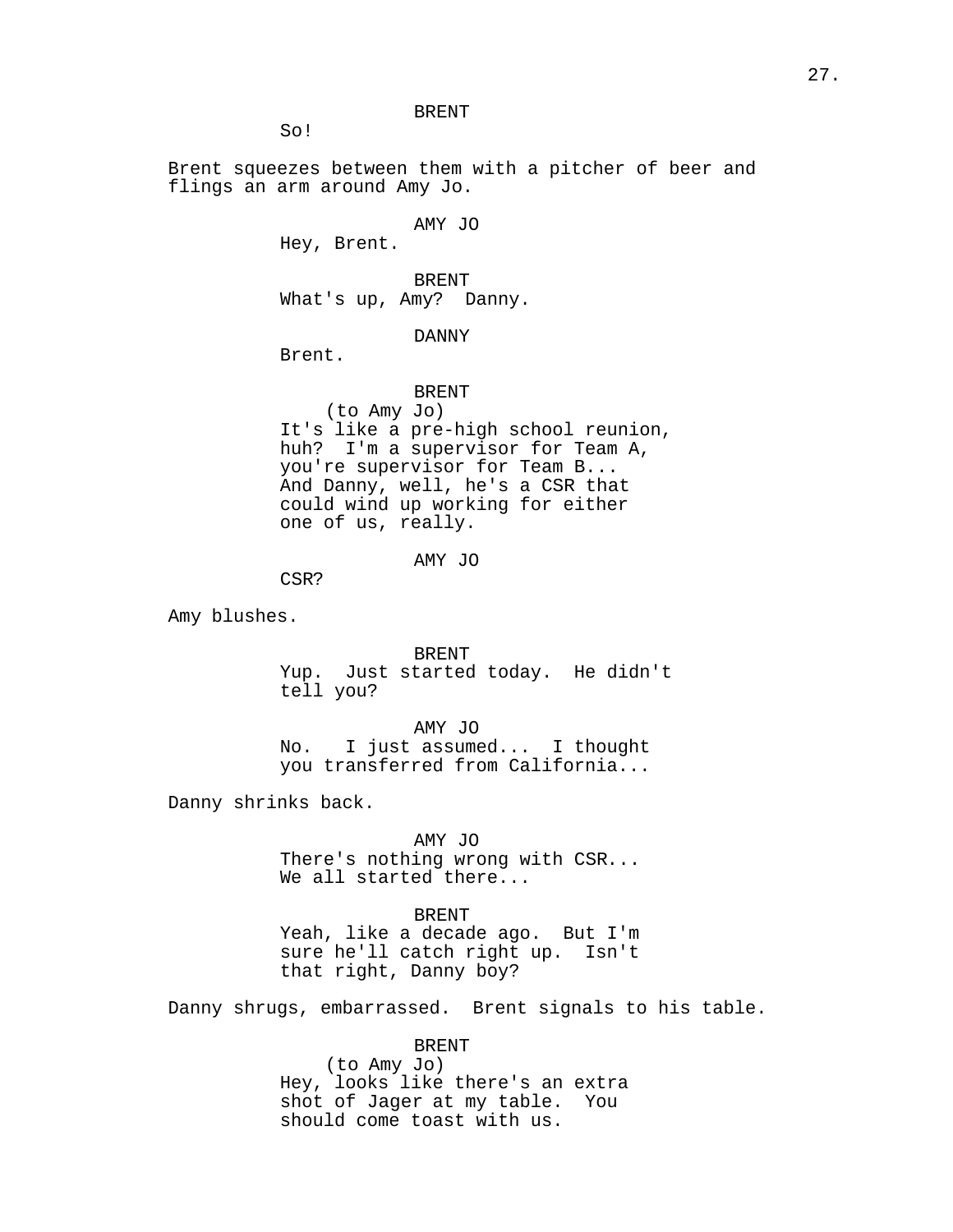AMY JO Ugh. I hate Jager.

BRENT

Me too. We can hate it together. And besides, there is way too much testosterone at that table. Look at that sausage fest. We need you, Amy Jo. We need you.

AMY JO (laughing) Has that line ever worked for you?

BRENT Not until tonight. Come on.

AMY JO Sure. Why not.

BRENT

A'ight.

Brent gets a high-five from Amy Jo, releases her, and heads to his table.

BRENT

Danny.

#### DANNY

Brent.

Amy Jo smiles sadly at Danny.

AMY JO I guess I'm having Jager. Unless you're a Jager guy?

### DANNY

Nah. Jager gets me naked. I think I'll probably just finish this one and head out. Early day of CSR training tomorrow.

Amy Jo nods.

AMY JO Get home safe, Danny. Thanks for the drink.

Danny raises his glass and feigns a smile.

Amy Jo leaves him.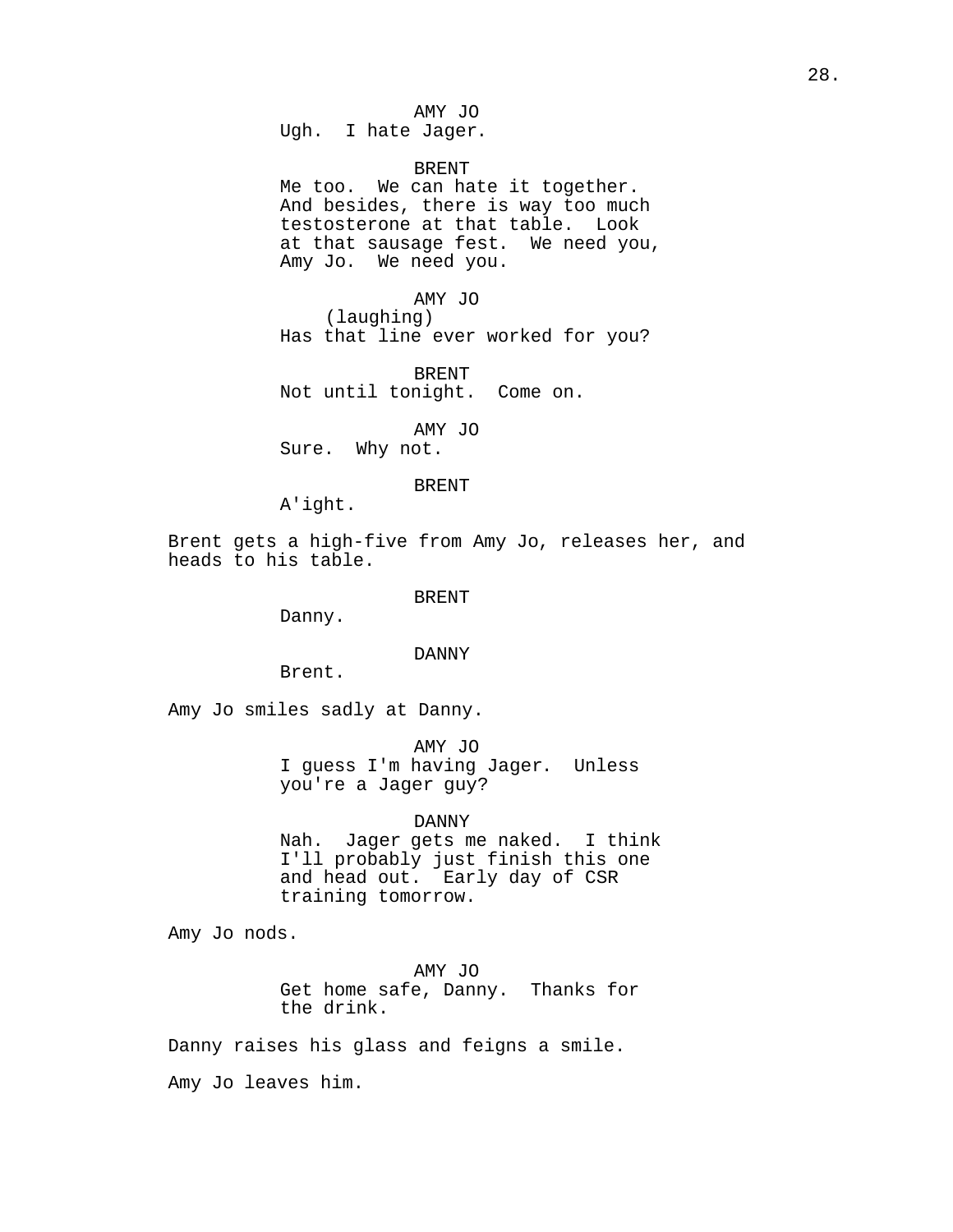Zeke approaches, as Danny sucks his whole drink down in rapid consecutive gulps, and sets the glass on the bar. ZEKE Damn. That good, huh? DANNY Not so much. ZEKE What was it? DANNY Cape Cod. ZEKE Coolio. (to the bartender) Another Chivas, and one Cape Cod for the man? EXT. GOOBER'S BAR & GRILL - SMOKING PATIO - NIGHT Several smokers converse belligerently. DANNY So you work at THIS? Zeke lights a cigarette. ZEKE Damn Skippy. Zeke Bagley, Head honcho for Team C. Zeke extends a hand. Danny shakes. DANNY Danny Reyes, twenty-seven-year-old CSR. ZEKE Ouch. The world is a vampire. Zeke raises an eyebrow and offers a cigarette. DANNY I don't smoke. ZEKE You will. DANNY Why does everyone keep saying that?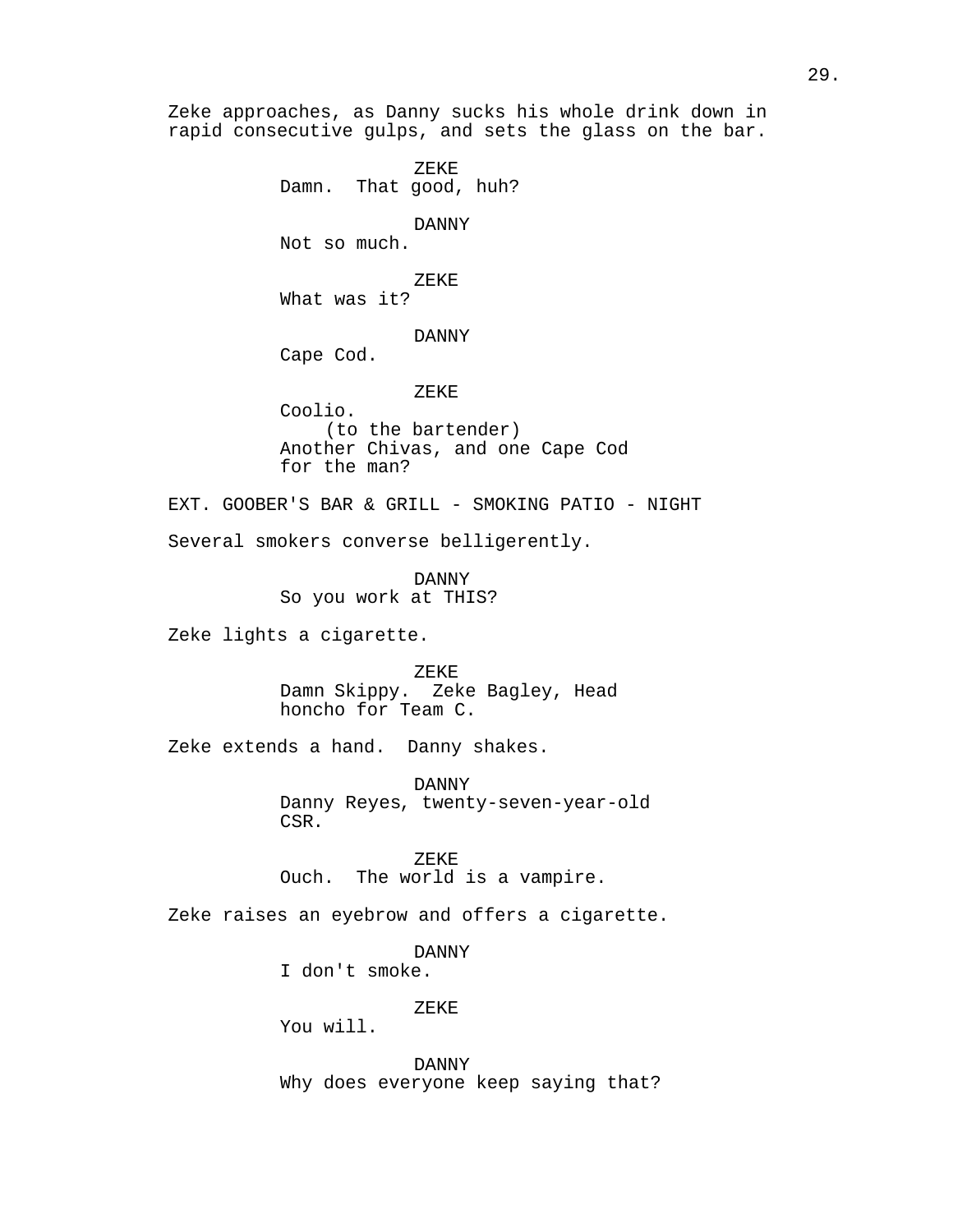ZEKE

Just wait 'til the nightmares start. Who you workin' for?

DANNY Nobody yet. But it looks like I'll probably end up working for Brent.

## ZEKE

Brent Jurgens? I really hate that guy.

## DANNY

Really?

## ZEKE

He's a shady mo-fo. Thinks he's a big ol' mac daddy. I worked for him before I got promoted.

## DANNY

I went to high school with him. Couldn't stand him then, either. And then we were roommates for a year.

#### ZEKE

Seriously? How the Hell does that happen?

#### DANNY

We had a mutual friend with Leukemia. Really good guy. Not an enemy in the world. We tried to get along for his sake, you know, pretended, but...

Zeke gets it.

#### ZEKE

I'm sorry, man.

## DANNY

When he died, I kinda freaked out. I had to get out of here. I realized life was too short, so I did it. I got the Hell out.

### ZEKE

What happened?

DANNY

I failed and came right the Hell back.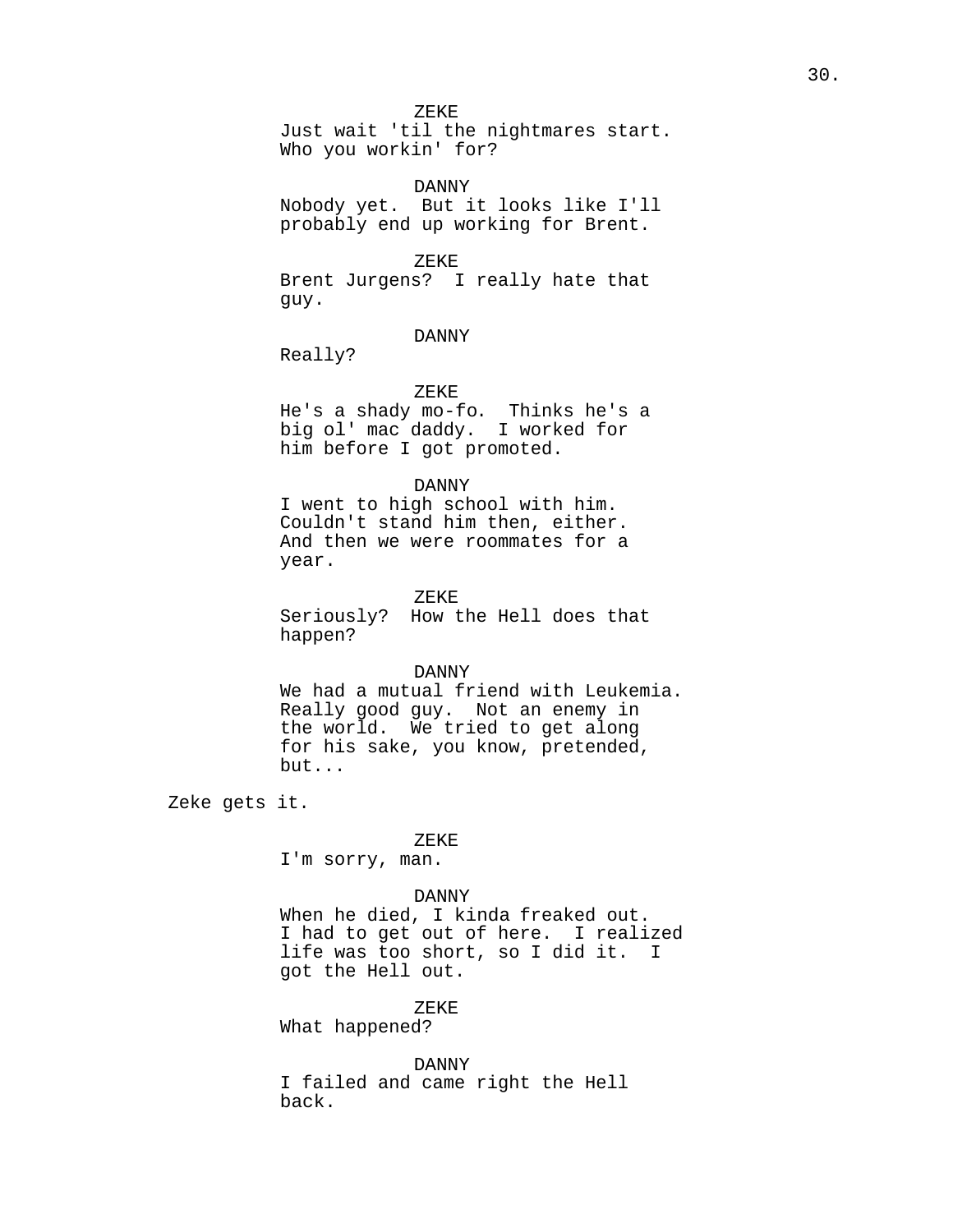Danny flicks his straw away and takes a big drink.

Quincy -- wearing a goofy hat -- and Summer join them at the patio table.

# **OUINCY**

We won twice!

#### ZEKE

Team C represent! Danny, meet Quincy and Summer. We're the lowest ranked team in the call center, but the beer pong champions of the world.

**OUINCY** 

I feel like those titles are related somehow.

ZEKE

We were just talking about your good buddy Brent.

QUINCY

Oh, Hell no! I hate that guy. He hit on my girlfriend at the company Christmas party!

#### DANNY

What did you do?

#### **OUINCY**

After I found them having sex in the coat room? I grabbed my soggy coat and left her ass there! But she drove us, so I had to walk --

SUMMER

-- Screw Brent Jurgens!

Summer pounds the table with her fist. Her raw power startles her companions.

### SUMMER

He told me I had a pretty face, and then asked me if I had any skinny sisters! I about choked him out!

**OUINCY** 

Well?

#### SUMMER

Well what?

**OUINCY** What's the sister situation?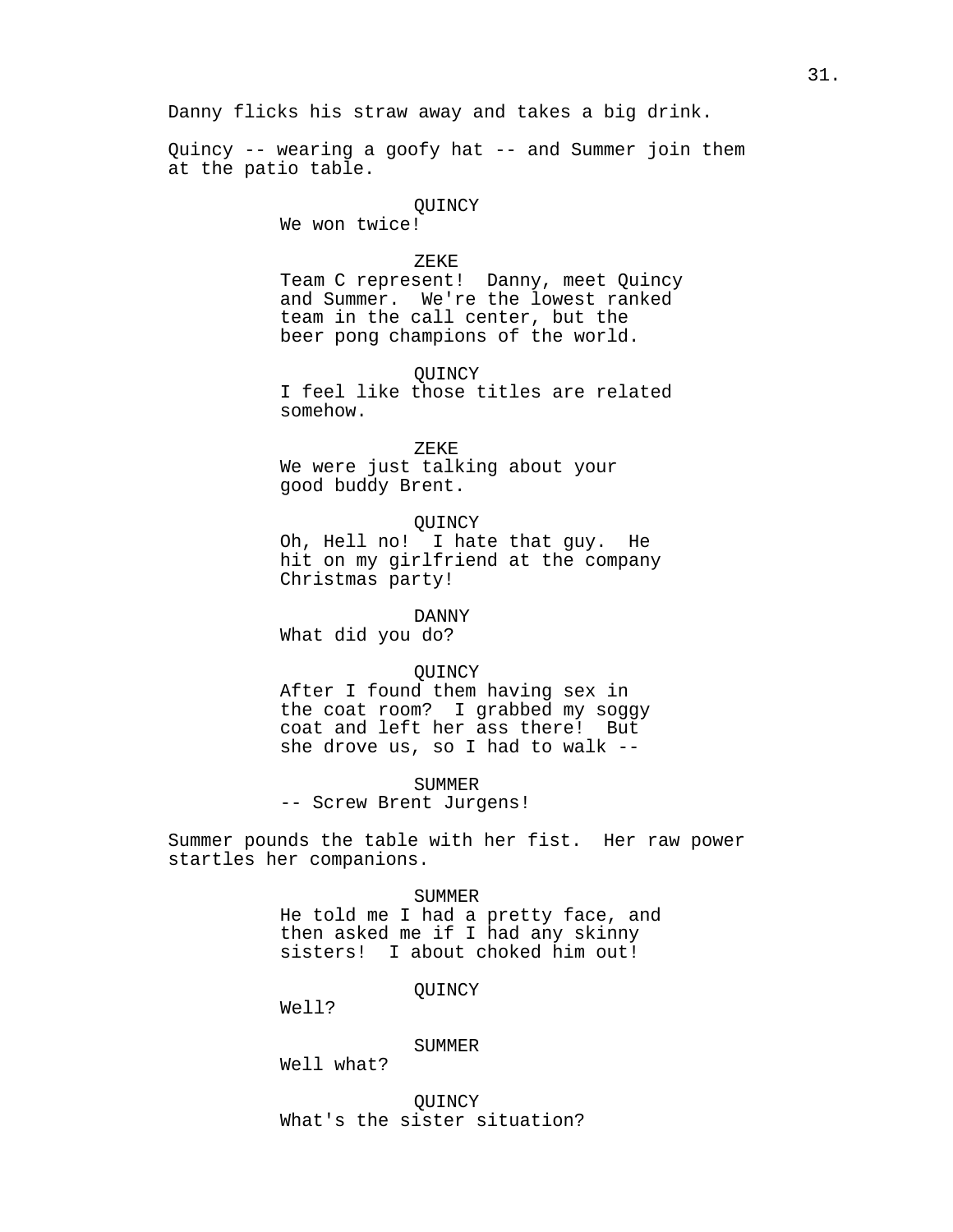Summer scoffs.

ZEKE Hey, Danny's got you both beat. High school rivals.

Zeke butts his fists together.

DANNY And now I'm gonna be stuck working for him.

Zeke mashes his cigarette in the ashtray.

ZEKE

Not necessarily.

Danny raises an eyebrow. Zeke stuffs his cigarettes in his fanny pack.

ZEKE

How would you like to fuck up Brent's day?

INT. GOOBER'S BAR & GRILL - BAR - MOMENTS LATER

Brent waits in line for a pitcher. Zeke and his crew approach.

> ZEKE Yo, Brent. I hear you got some beef with our boy, Danny.

BRENT What? I don't have any beef--

ZEKE -- Cut the shit, Jerkins. I hereby

challenge you to a game of beer pong. Winner gets first pick of the new hires.

## BRENT

I already have first pick of the new hires.

ZEKE Okay. But we both know you'll lose most of your picks within the first six months anyway.

BRENT What's that supposed to mean.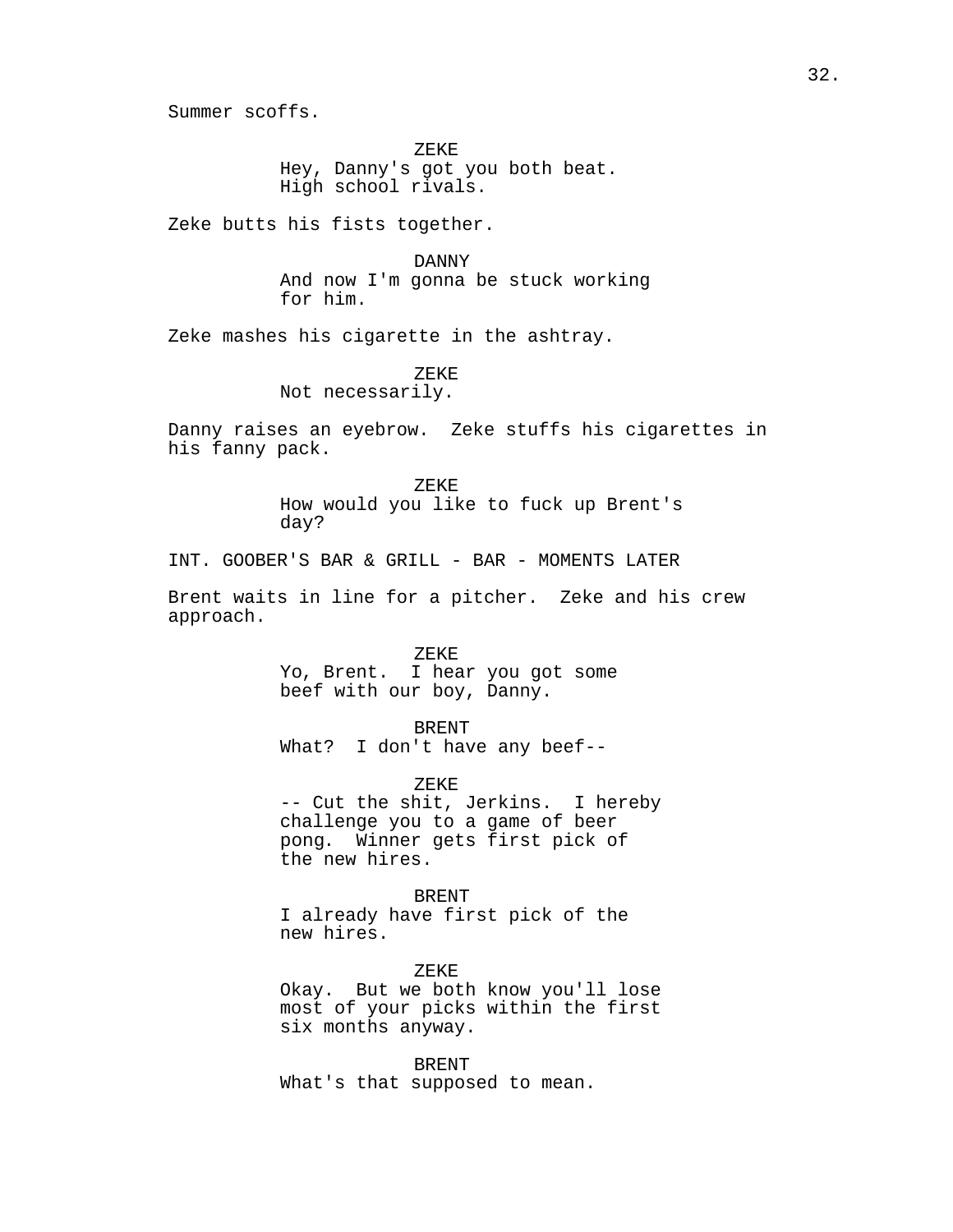ZEKE Brent, everybody knows you pick on the ones you don't like until they quit.

BRENT

I don't pick on anybody. I set a high level of expectations, and that's why my team is the best.

ZEKE

Please. Your team has the highest turnover rate in the call center. I haven't seen that many unnecessary turnovers since the last time the Broncos made it to the Superbowl.

The surrounding crowd let out an "Oooooo."

SUMMER

Hey, now.

ZEKE

I know -- sorry. I lost a lot of money on that game.

BRENT

Still, though.

ZEKE Don't be a pussy, Jurgens. Are you in or out?

Brent looks around. Other T.H.I.S. employees have taken notice.

> BRENT You're on. Name it.

> > ZEKE

Danny and me versus you and whoever you got. Winner gets the first three picks.

## DANNY

What?

Brent smirks. A crowd begins to roar.

INT. GOOBER'S BAR & GRILL - BEER PONG TABLE - NIGHT

Danny, Quincy and Summer stand on one end of the table while a crowd of T.H.I.S. employees surround them on all sides. Danny fidgets.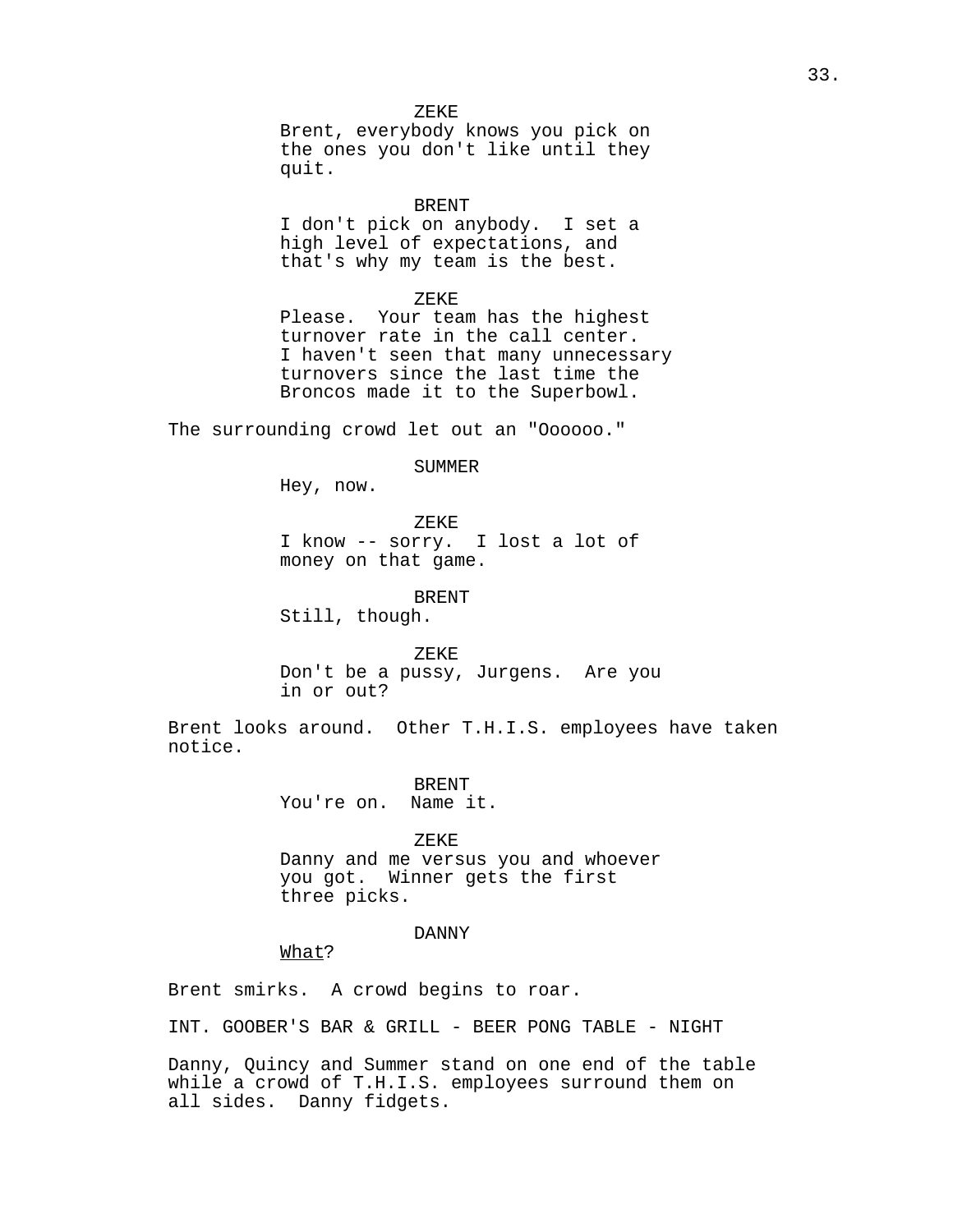Zeke approaches with pitchers of beer.

DANNY I really wish we had talked about this first.

ZEKE

Por Que?

DANNY I have no hand-eye coordination.

ZEKE Don't even stress. We got this.

Brent emerges from the crowd, another smirk.

ZEKE

Where's your partner, yo?

Brent moves aside to present his partner: Amy Jo. She's rather intoxicated and stumbles forward.

> AMY JO (to Danny) Danny! You came!

She waves, emphatically.

Everyone stares at Danny, who waves back, awkwardly.

BRENT Let's play some pong!

ZEKE It's on like Mario!

## MONTAGE

A) Zeke makes a point. Half of the crowd cheers.

B) Brent makes a point the other half cheers.

C) Danny makes an embarrassing toss. The crowd laughs.

D) Amy Jo clumsily makes a point. The crowd cheers.

E) Brent talks trash and makes distracting gestures. Zeke scores anyway.

F) Danny humps the table in an attempt to distract his opponents; they score anyway.

G) Danny clumsily makes a point.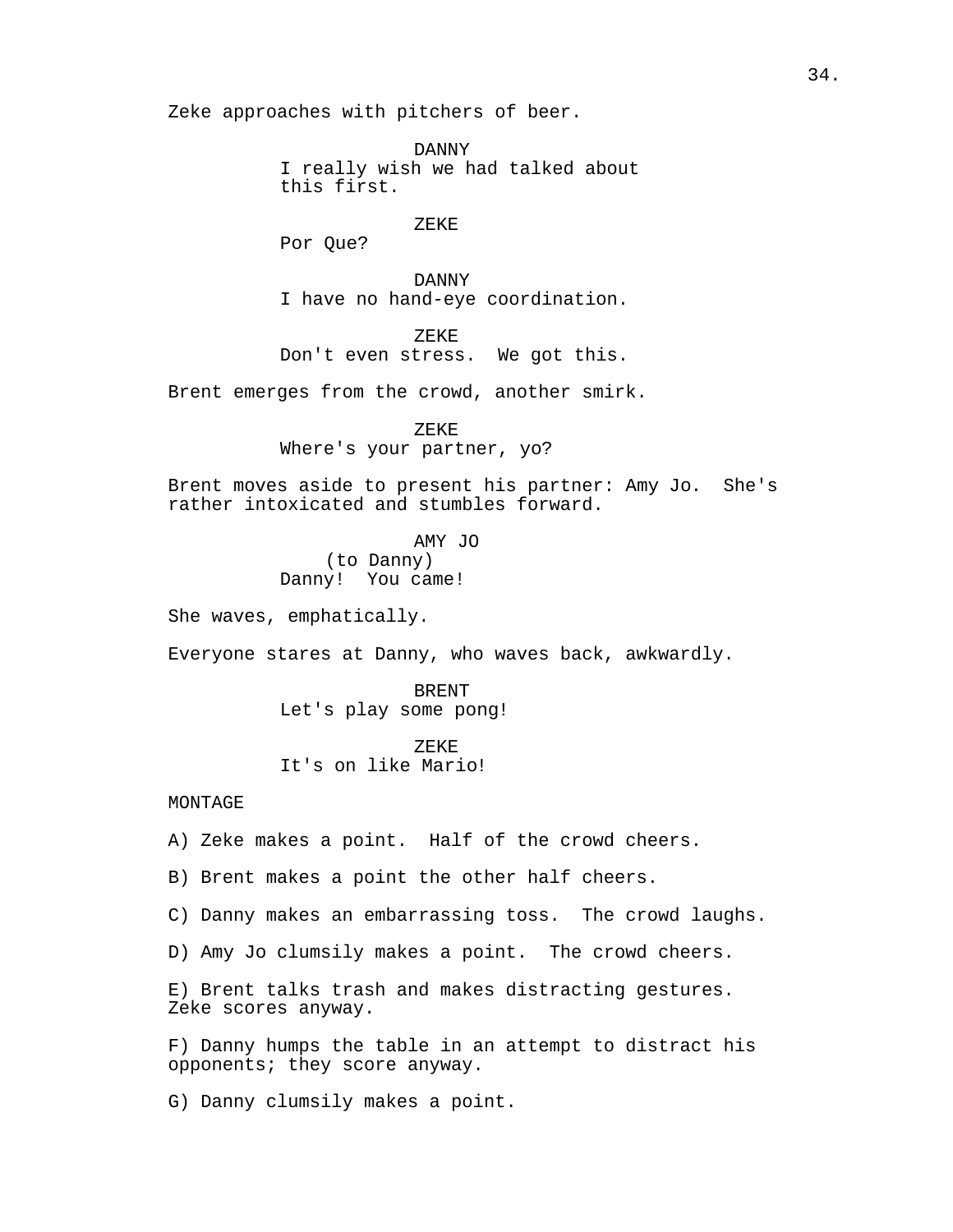- H) Zeke chugs beer.
- I) Danny chugs beer.
- J) Brent chugs beer.

K) Amy Jo chugs beer, wipes the excess with her sleeve.

END MONTAGE.

One cup remains for each team.

Brent whispers something into Amy Jo's ear.

Zeke aims the ball and measures with his eye.

Amy Jo, a complete mess, laughs, lines herself up with the cup, and flashes Zeke to reveal her "T.H.I.S. Network: Everybody's watching" bra upon release.

Everyone gasps.

The ball slowly spins through the air, but it misses the target by a mile.

ZEKE

You're a real package, Brent.

Amy Jo covers the goodies and laughs hysterically. She high-fives her partner.

### **OUINCY**

(eyes fixed on Amy Jo) On that note, I think I'm gonna go home and take advantage of THIS Network's wide variety of adult programming.

DANNY We get free porn?

**OUINCY** 

No, we do not.

ZEKE

Sorry, kid. They didn't play fair.

They look on as Brent prepares for game point.

Everything slows down. The crowd is split -- some cheer, some boo.

Brent readies his shot. With a triumphant grin, he draws his forearm back...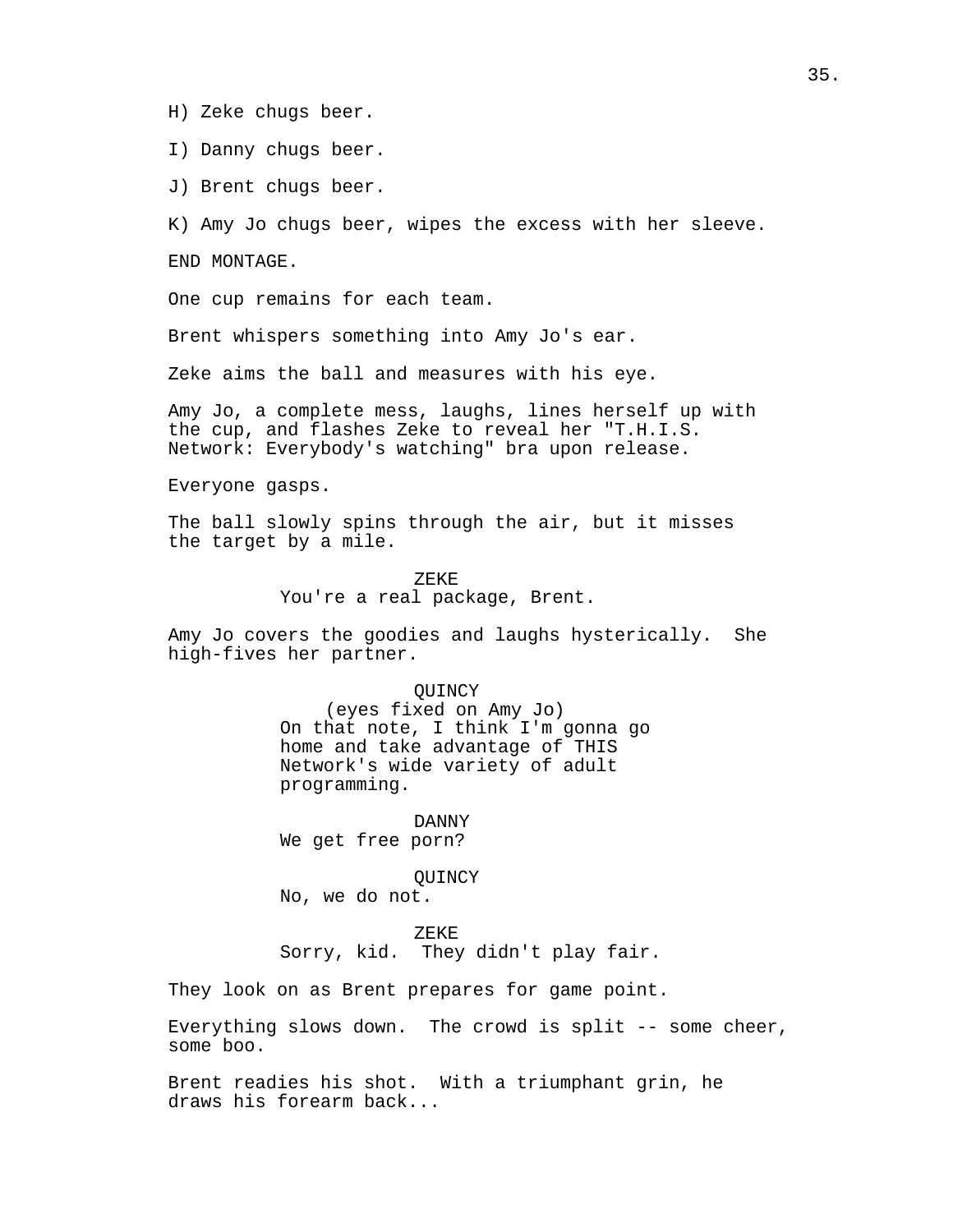Amy Jo jumps for joy. On her third jump -- a worried face. She stops jumping and reels from the liquor.

Danny and Zeke yell and make obscene hand gestures to ruin Brent's shot.

Brent's forearm springs forward in SLOW MOTION.

Just before release, Amy Jo projectile vomits all over Brent.

Brent screams. The ball leaves his hand, bounces on the table, and jettisons in the crowd.

Time goes back to normal as Amy Jo pulls herself toward Danny.

> AMY JO I think... I think... (hiccup) I think it was that peach--

She vomits on Danny.

Danny sulks.

EXT. REYES RESIDENCE - NIGHT

A taxi pulls up in front of the house. All of the lights are out, except for the TV light that flickers within.

Danny gets out of the car and stumbles to the door, tripping on -- and dragging -- a gnome along the way.

INT. REYES RESIDENCE - MOMENTS LATER

Danny slinks in and tries to play it cool. In the living room, Miggy and Dominic play video games. Miggy's eyes are glued to the screen.

> **MTGGY** Mijo! Come watch your old man slap some hookers!

> > DANNY

What?

DOMINIC We're playing Grand Theft Auto. He's actually pretty good at this. It's kind of... scary, actually.

Miggy sniffs the air.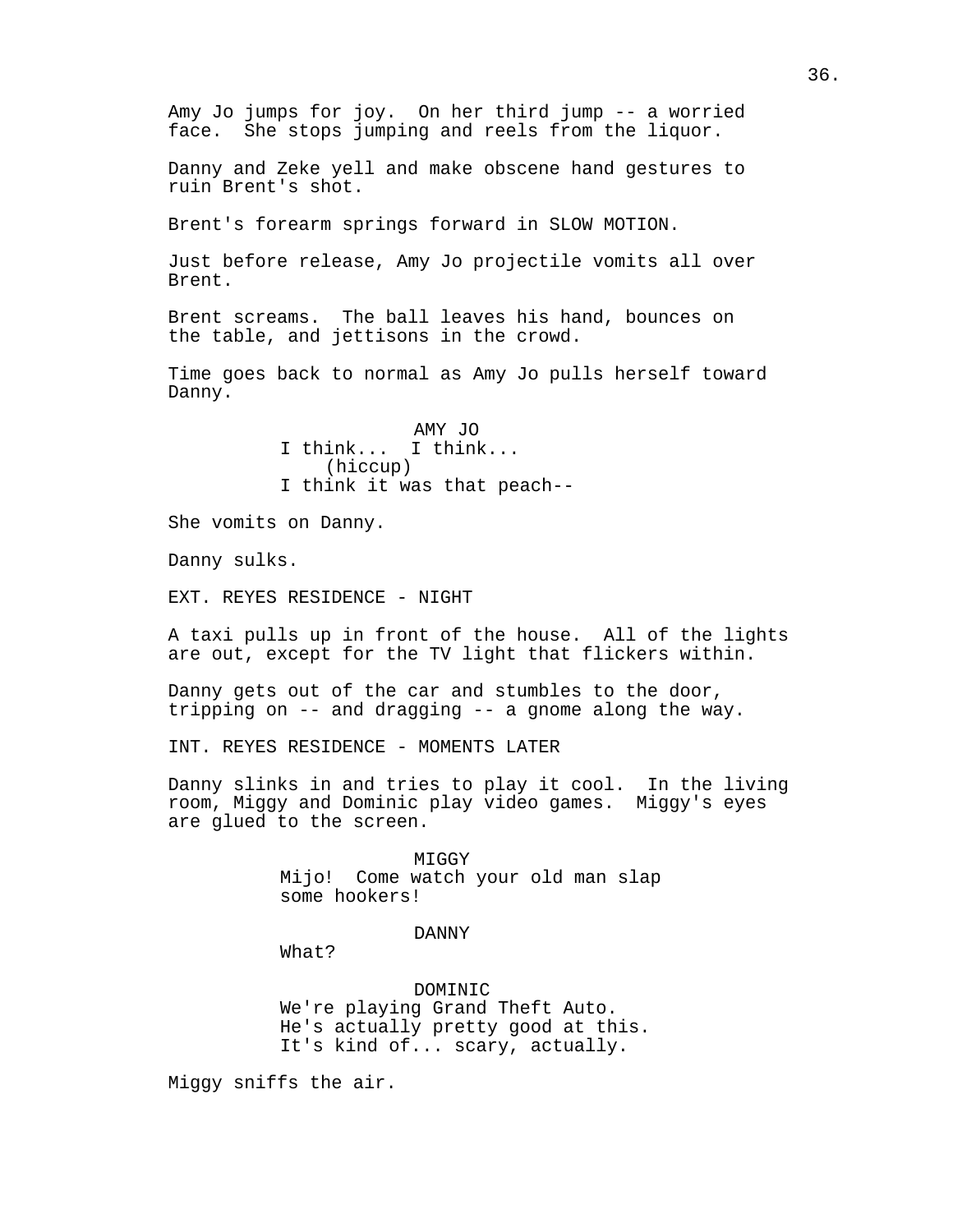MIGGY Mijo, why you smell like throw up?

DANNY (sniffing) I don't smell like throw up.

**MTGGY** I'm a plumber, mijo. I know throw up.

DANNY Did you work today?

MIGGY

Yeah?

DANNY Then maybe you smell like throw up.

Miggy makes the "mind blown" gesture.

DANNY I'm going to bed.

Danny stumbles away.

DOMINIC Oh, hey, how's the job?

Danny grumbles something inaudibly and trudges down the hallway.

Miggy continues to play, fixed on the screen.

Dominic watches his brother until the door SLAMS shut.

Miggy nonchalantly sniffs himself.

MIGGY

It's me.

## **END OF ACT TWO**